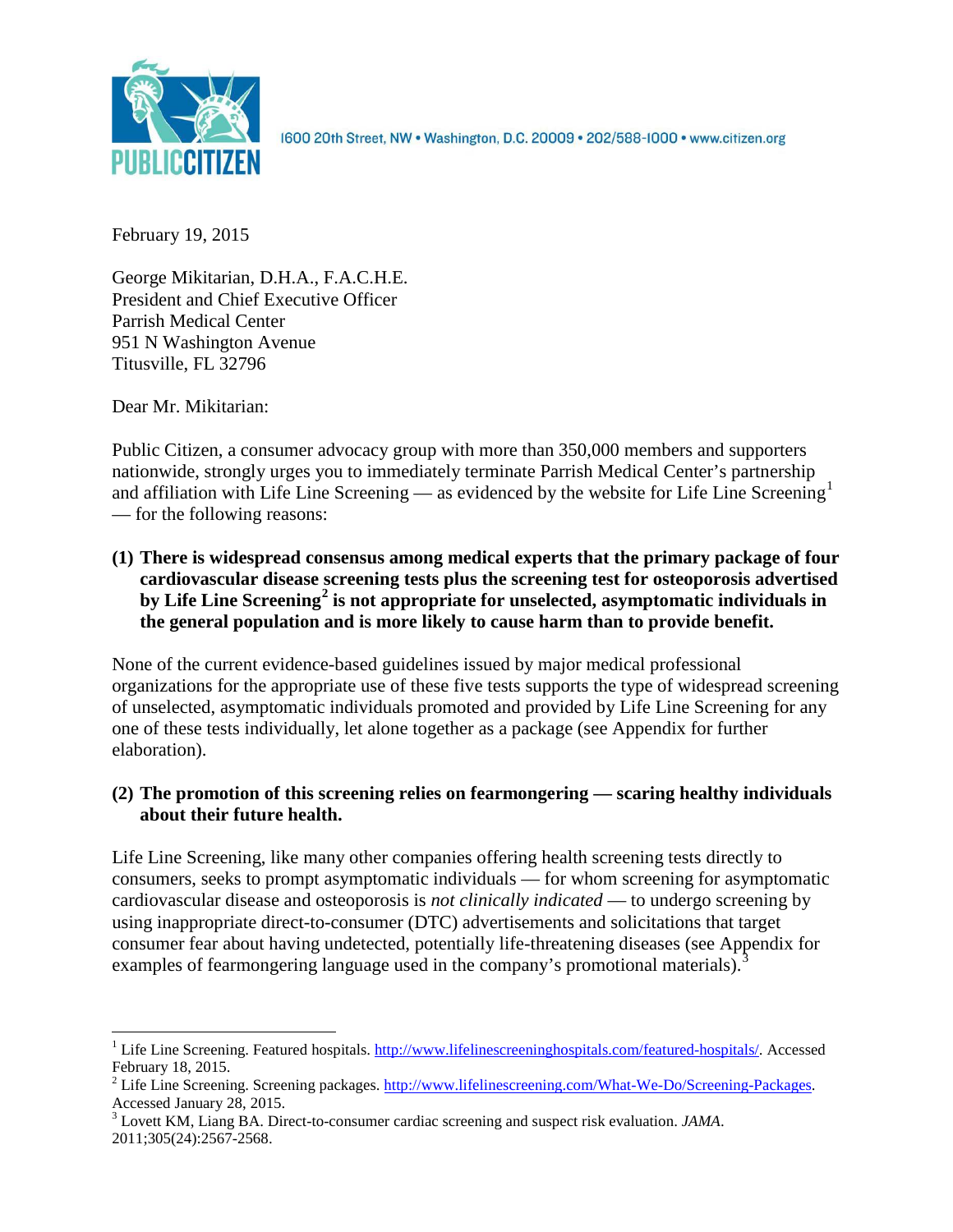## **(3) For many people, false-positive test results from this screening can lead to unfounded anxiety and additional unnecessary, risky, and costly diagnostic procedures and treatment interventions.**[4](#page-1-0),[5](#page-1-1)

Because this screening is performed broadly on *unselected, predominantly asymptomatic populations* (i.e., those not at significant risk), many people will have false**-**positive test results. False-positive results can cause unfounded anxiety and lead to additional diagnostic procedures and treatments, exposing screened individuals to additional risk of physical harm without providing offsetting benefits.

In addition to physical and psychological harms, false-positive results from medically inappropriate screening tests also cause financial harms to the people screened and to others. Unnecessary costs are borne *directly* by the screened patients/consumers for the initial screening and for some of the unnecessary follow-up testing and treatment interventions. Additionally, *indirect* cost to the broader insured population results from insurance companies passing on the costs of superfluous follow-up testing and treatment via increased premiums.

## **(4) Screening unselected, asymptomatic people will lead to** *overdiagnosis***, which occurs when individuals are diagnosed with conditions that will never cause symptoms or death.**

Some individuals undergoing inappropriate screening will have certain true-positive abnormal results, leading to the diagnosis of conditions that will never cause symptoms or death, a problem known as overdiagnosis.<sup>[6](#page-1-2)</sup> As with false-positive test results, overdiagnosis leads to unnecessary anxiety and unnecessary medical interventions. For example, imaging tests, such as the ultrasound cardiovascular disease screening tests offered by Life Line Screening, can detect abnormalities that for many people are minor and not destined to ever progress enough to cause symptoms or death; these people cannot benefit from treatment. In fact, they can only be harmed. When healthy people are systematically encouraged to get screened, overdiagnosis and the problems caused by it are made worse.<sup>[7](#page-1-3)</sup>

# **(5) The promotion and provision of this screening is** *unethical***.**

First, it is exploitative for Life Line Screening to profit from the promotion of medically nonbeneficial testing through the use of misleading advertisements and solicitations that play on people's fear. Second, this screening violates the ethical principles of beneficence (the duty to promote good and act in the best interest of the patient and the health of society) and nonmaleficence (the duty to do no harm to patients).<sup>[8](#page-1-4),[9](#page-1-5)</sup> Finally, direct-to-consumer promotional

<span id="page-1-4"></span>2012;157(10):747-748.

<span id="page-1-5"></span><span id="page-1-0"></span><sup>4</sup> Lovett KM, Liang BA. Direct-to-consumer cardiac screening and suspect risk evaluation. *JAMA*.

<span id="page-1-1"></span><sup>2011;305(24):2567-2568.</sup> <sup>5</sup> Perry S. Buyer beware on 'direct-to-consumer' health screenings. March 21, 2012. *MinnPost.*  [http://www.minnpost.com/second-opinion/2012/03/buyer-beware-direct-consumer-health-screenings.](http://www.minnpost.com/second-opinion/2012/03/buyer-beware-direct-consumer-health-screenings) Accessed January 14, 2015.

<span id="page-1-2"></span><sup>6</sup> Welch HG, Schwartz LM, Woloshin S. *Overdiagnosed: Making People Sick in the Pursuit of Health*. 1st ed. Boston, MA: Beacon Press; 2011: at *xiv*.<br><sup>7</sup> *Ibid*. Page 44.<br><sup>8</sup> Wallace EA, Schumann JH, Weinberger SE. Ethics of commercial screening tests. *Ann Intern Med*.

<span id="page-1-3"></span>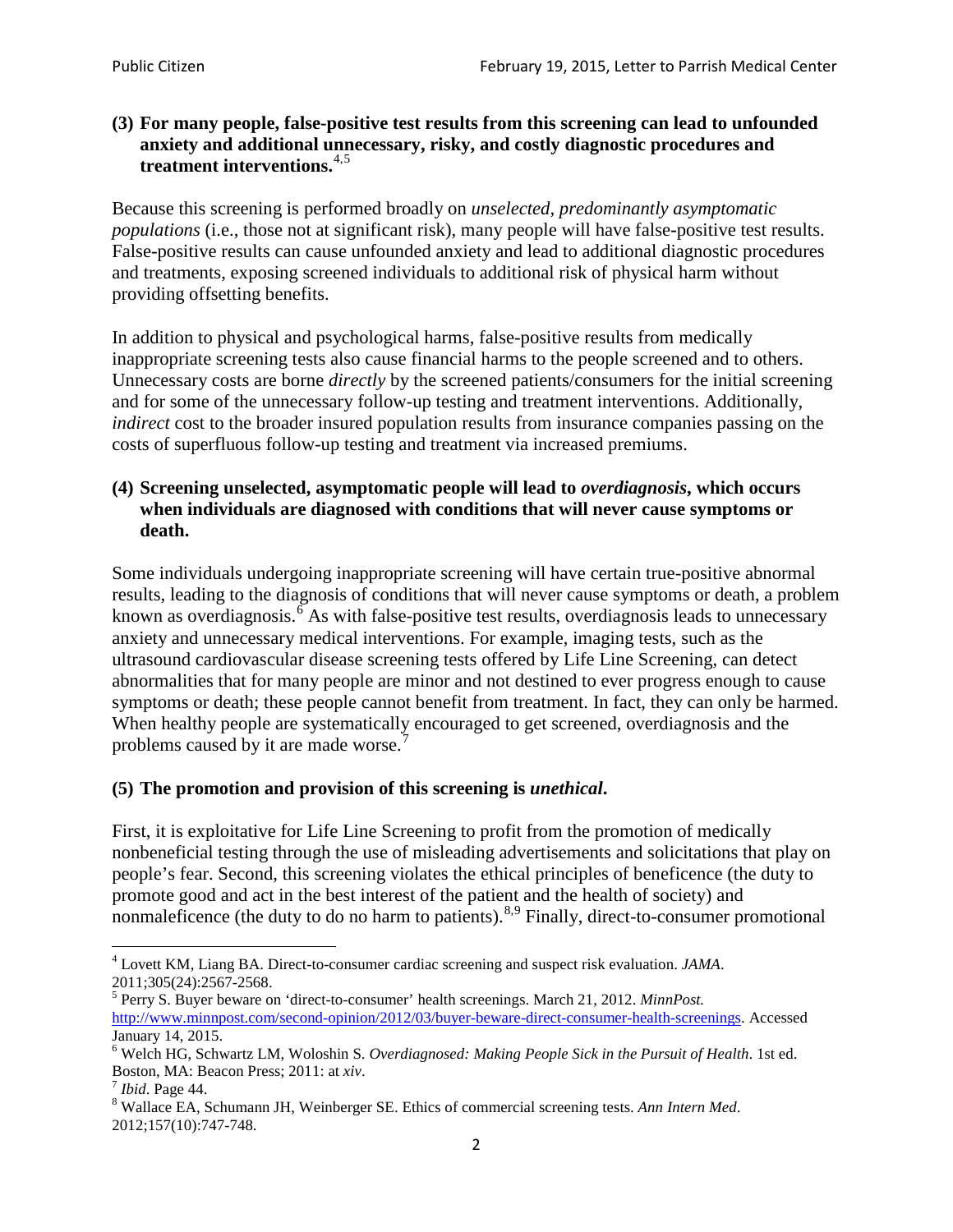materials for screening tests that fail to disclose published guidelines on recommended indications for these tests, as well as the risks of harm, violate the ethical principle of respect for persons and patient autonomy (the duty to protect and foster a patient's free, uncoerced choices). $\frac{10,11}{10,11}$  $\frac{10,11}{10,11}$  $\frac{10,11}{10,11}$  $\frac{10,11}{10,11}$ 

For these reasons, your institution's partnership with Life Line Screening does a great disservice to the community that you serve and adversely impacts public health more broadly. It is therefore imperative that your institution sever its relationship with Life Line Screening and refrain from endorsing the company's heavily promoted, nonselective, community**-**wide cardiovascular disease and osteoporosis screening programs.

Of note, many institutions like yours responded positively to similar requests from Public Citizen. In particular, on June 19, 2014, we wrote letters to 20 hospitals and medical institutions that had partnered with HealthFair, another company that inappropriately promotes similar direct-to-consumer cardiovascular disease screening tests, urging them to immediately sever their relationship with the company. [12](#page-2-2) Fifteen of the 20 institutions have informed either us or representatives of the news media that they have terminated or will be terminating their relationships with HealthFair. Public Citizen applauded these actions.

On August 11, 2014, the *Journal of the American Medical Association* published a Viewpoint article critical of hospital relationships with DTC disease screening companies.<sup>13</sup> The article co-authored by Erik Wallace, M.D., Associate Dean for the Colorado Springs Branch of the University of Colorado School of Medicine; John Schumann, M.D., Interim President, University of Oklahoma-Tulsa; and Steven Weinberger, M.D., Executive Vice President and Chief Executive Officer of the American College of Physicians, the pre**-**eminent national organization of internists — concluded as follows:

If the primary goal of hospitals and DTC screening companies is to improve the health of the populations they serve, then both entities should provide clear and convincing evidence of net benefit with the tests and treatments they offer. Given the controversy over the values and ethics of DTC screening companies and the services they offer, hospitals should clearly and publicly explain their relationships with DTC screening companies, given the lack of evidence to support mass vascular screenings. Hospitals also should justify such relationships transparently or, as Public Citizen suggests, sever such relationships.

Finally, we would also like to call to your attention the fact that on January 22, 2015, Public Citizen requested that the Federal Trade Commission investigate the advertising and promotional

<sup>&</sup>lt;sup>9</sup> Snyder L, American College of Physicians Ethics, Professionalism, and Human Rights Committee. American College of Physicians ethics manual. Sixth edition. Ann Intern Med. 2012;156(1):73-104.

<span id="page-2-0"></span><sup>&</sup>lt;sup>10</sup> Wallace EA, Schumann JH, Weinberger SE. Ethics of commercial screening tests. *Ann Intern Med*. 2012;157(10):747-748.

<span id="page-2-1"></span> $11$  Snyder L, American College of Physicians Ethics, Professionalism, and Human Rights Committee. American College of Physicians ethics manual: Sixth edition. *Ann Intern Med*. 2012;156(1):73-104.<br><sup>12</sup> Public Citizen. Letters to twenty hospitals and medical institutions asking them to end their partnerships with

<span id="page-2-2"></span>HealthFair. [http://www.citizen.org/hrg2206.](http://www.citizen.org/hrg2206) Accessed October 2, 2014.

<span id="page-2-3"></span><sup>13</sup> Wallace EA, Schumann JH, Weinberger SE. Hospital relationships with direct-to-consumer screening companies. *JAMA*. 2014;312(9):891-892. Published online August 11, 2014. doi:10.1001/jama.2014.9500.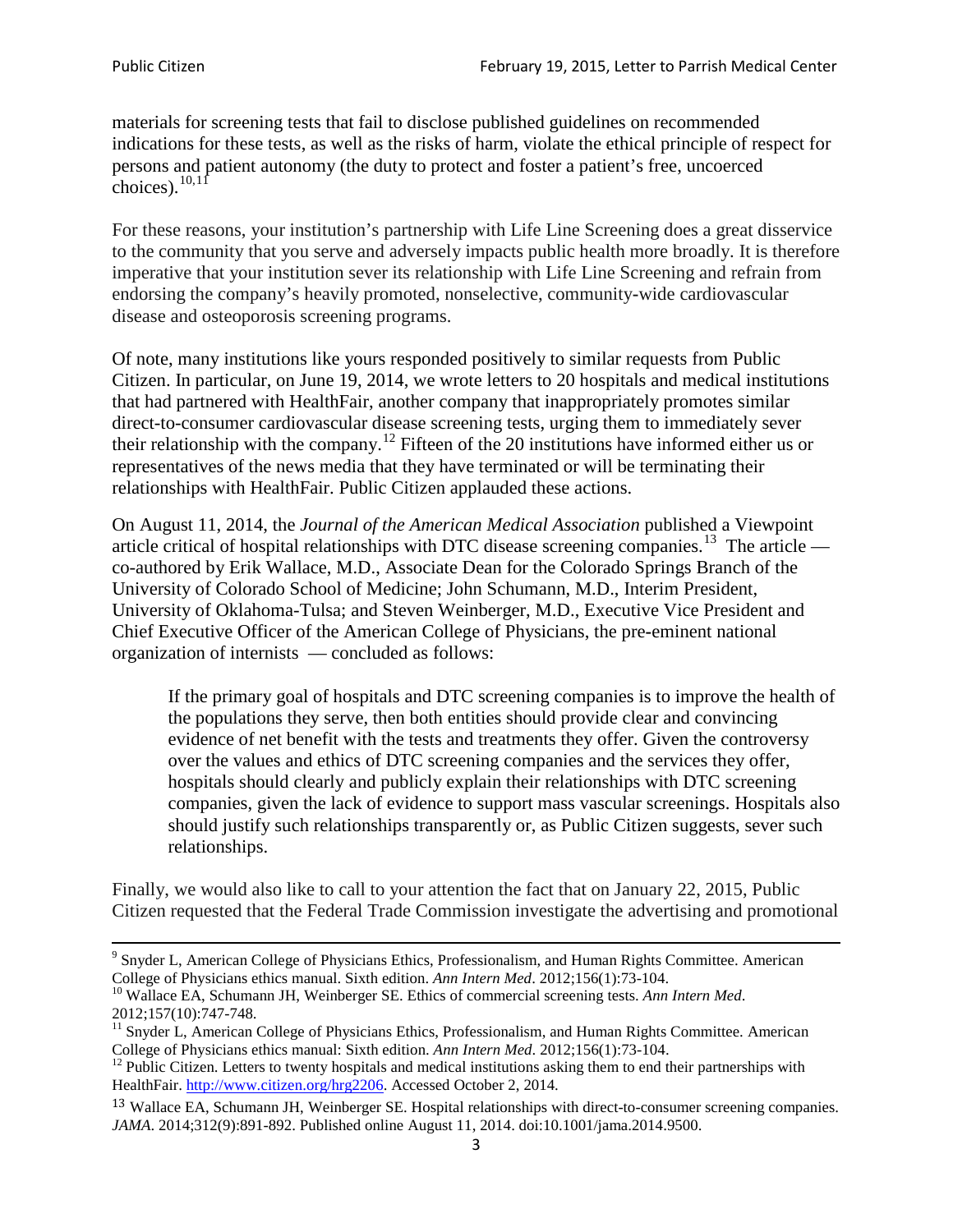activities of Life Line Screening. There is evidence that the company's advertising and promotional materials contain numerous statements that may be deceptive within the meaning of the Federal Trade Commission Act. These materials make unsubstantiated medical-benefit efficacy claims about Life Line Screening's primary cardiovascular disease and osteoporosis screening package, and they omit information material to consumers regarding the risks of adverse health-related outcomes and financial harms that may result from the screening.

Thank you for your prompt attention to this important patient safety and public health issue. Please contact us when you end your relationship with Life Line Screening.

Sincerely,

Vikram Krishnasamy, M.D., M.P.H. Researcher Public Citizen's Health Research Group

Michael Carome, M.D. **Director** Public Citizen's Health Research Group

Sidney M. Wolfe, M.D. Founder and Senior Adviser Public Citizen's Health Research Group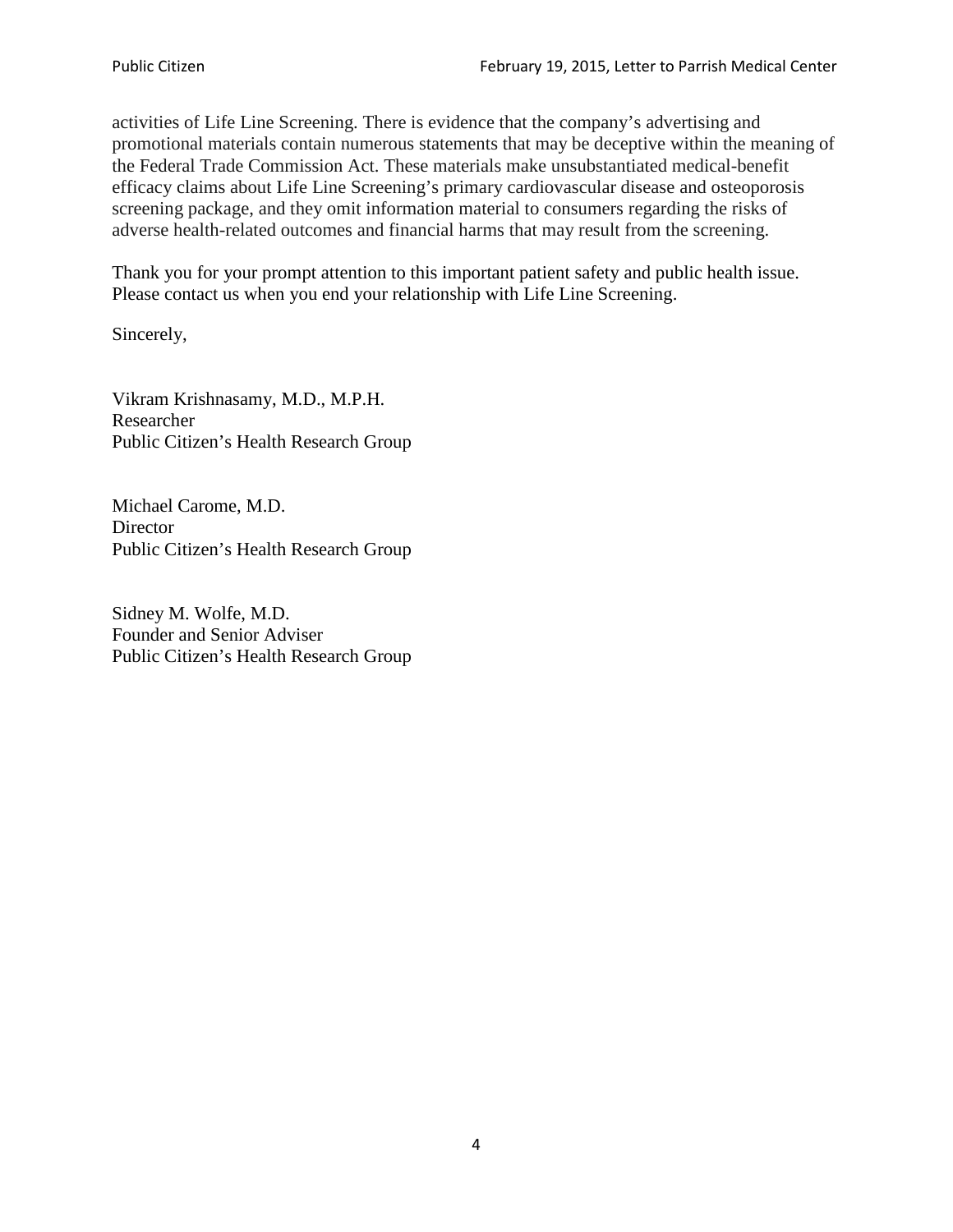# **Appendix**

# **Assessment of Cardiovascular Disease and Osteoporosis Screening Tests Offered by Life Line Screening**

Life Line Screening heavily promotes directly to consumers a package of four cardiovascular disease screening tests plus an osteoporosis risk assessment test.<sup>[14](#page-4-0),[15](#page-4-1)</sup> The four cardiovascular disease screening tests in the package are an electrocardiogram to screen for atrial fibrillation, a carotid artery ultrasound, an abdominal aortic aneurysm ultrasound, and a peripheral arterial disease test. The osteoporosis risk assessment test is an ultrasound of the heel bone to measure bone mass density.

Promotional materials describing these screening tests on the Life Line Screening website and in direct-to-consumer print solicitations mailed directly to people's homes misleadingly note the following:

Since our inception in 1993, we have screened nearly eight million people, and currently screen nearly one million people each year at over 16,000 screening events nationwide. Through this experience, we often identify serious health issues and **have helped save thousands of lives**. [16](#page-4-2) [Emphasis added]

"These screenings have **proven to be safe and accurate** in detecting your risks of stroke and vascular disease – so you and your doctor can do something about it before it's too late."<sup>[17](#page-4-3)</sup> [Emphasis added]

The Life Line Screening promotional materials recommend that adults over age 50 undergo these five screening tests annually:[18](#page-4-4),[19,](#page-4-5)[20,](#page-4-6)[21](#page-4-7),[22](#page-4-8)

Q. Who needs to be screened?

A. The answer is anyone over 50 who wants to be proactive about his or her health. …

<span id="page-4-0"></span><sup>&</sup>lt;sup>14</sup> Life Line Screening. Screening packages. [http://www.lifelinescreening.com/What-We-Do/Screening-Packages.](http://www.lifelinescreening.com/What-We-Do/Screening-Packages) AccessedJanuary 9, 2015.

<span id="page-4-1"></span><sup>&</sup>lt;sup>15</sup> Undated letter from Kevin DeWeese, Director of Clinical Operations, Life Line Screening, to a consumer.

Received November 2014.<br><sup>16</sup> Life Line Screening. Who we are. http://www.lifelinescreening.com/Who-We-Are. Accessed January 9, 2015.

<span id="page-4-3"></span><span id="page-4-2"></span><sup>&</sup>lt;sup>17</sup> Undated letter from Kevin DeWeese, Director of Clinical Operations, Life Line Screening, to a consumer. Received November 2014.

<span id="page-4-4"></span><sup>&</sup>lt;sup>18</sup> Life Line Screening. Atrial fibrillation screening. [http://www.lifelinescreening.com/What-We-Do/What-We-](http://www.lifelinescreening.com/What-We-Do/What-We-Screen-For/Atrial-Fibrillation)[Screen-For/Atrial-Fibrillation.](http://www.lifelinescreening.com/What-We-Do/What-We-Screen-For/Atrial-Fibrillation) Accessed January 9, 2015.

<span id="page-4-5"></span><sup>&</sup>lt;sup>19</sup> Life Line Screening. Carotid artery disease screening. [http://www.lifelinescreening.com/What-We-Do/What-We-](http://www.lifelinescreening.com/What-We-Do/What-We-Screen-For/Carotid-Artery-Disease)

<span id="page-4-6"></span>[Screen-For/Carotid-Artery-Disease.](http://www.lifelinescreening.com/What-We-Do/What-We-Screen-For/Carotid-Artery-Disease) Accessed January 9, 2015.<br><sup>20</sup> Life Line Screening. Abdominal aortic aneurysm screening.. http://www.lifelinescreening.com/What-We-<br>Do/What-We-Screen-For/Abdominal-Aortic-Aneurysms. Acces

<span id="page-4-7"></span> $\frac{1}{21}$  Life Line Screening. Peripheral arterial disease screening. [http://www.lifelinescreening.com/What-We-Do/What-](http://www.lifelinescreening.com/What-We-Do/What-We-Screen-For/Peripheral-Arterial-Disease)

<span id="page-4-8"></span>[We-Screen-For/Peripheral-Arterial-Disease.](http://www.lifelinescreening.com/What-We-Do/What-We-Screen-For/Peripheral-Arterial-Disease) Accessed January 9, 2015.<br><sup>22</sup> Life Line Screening. Osteoporosis screening/bone density test. [http://www.lifelinescreening.com/What-We-](http://www.lifelinescreening.com/What-We-Do/What-We-Screen-For/Osteoporosis)[Do/What-We-Screen-For/Osteoporosis.](http://www.lifelinescreening.com/What-We-Do/What-We-Screen-For/Osteoporosis) Accessed January 9, 2015.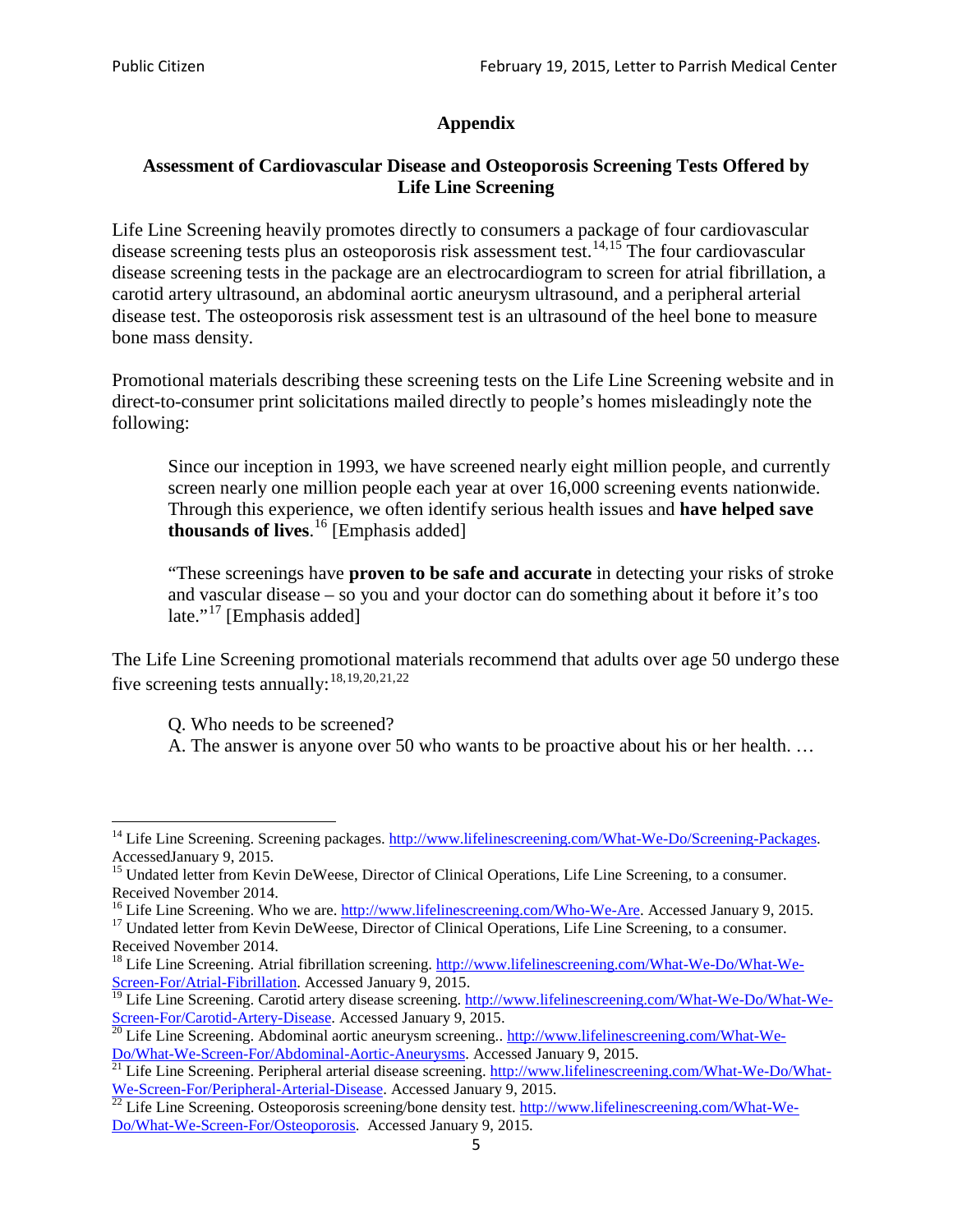However if you have a family history of stroke or heart disease, or if you have high risk factors such as being overweight, high cholesterol, smoking, or lack exercise you may wish to be screened, even if you are in your  $40^\circ$ s.<sup>[23](#page-5-0)</sup>

Life Line Screening's primary package is offered at a price of \$149, purportedly providing consumers a "savings of \$181."<sup>[24](#page-5-1)</sup>

Life Line Screening seeks to prompt asymptomatic individuals for whom screening for asymptomatic cardiovascular disease and osteoporosis is *not clinically indicated* to undergo screening by using inappropriate direct-to-consumer advertisements and solicitations that target consumer fear about having undetected, potentially life-threatening diseases.<sup>[25](#page-5-2)</sup> Examples of such statements found on Life Line Screening's website and print solicitation materials include the following:

- Website: "The absence of risk factors does **not** guarantee that a person will not die from a heart attack. In fact, 1 in 3 people who develop a myocardial infarction (MI) will not have any of the conventional risk factors, which include smoking, unhealthy diet, obesity, physical inactivity, high blood pressure, diabetes and raised lipids."[26](#page-5-3) [Emphasis in original]
- Website: "Similarly, **80% – 85% of strokes occur without warning in asymptomatic patients**, so they can only be significantly reduced by finding and treating the disease before it happens."<sup>[27](#page-5-4)</sup> [Emphasis added]
- Website: "Abdominal aortic aneurysms pose a threat because **they are usually silent until a medical emergency occurs**."[28](#page-5-5) [Emphasis added]
- Website: "**Aneurysms are a health risk because they can burst or rupture. A ruptured aneurysm can cause severe internal bleeding, which can lead to shock or even death.**"<sup>[29](#page-5-6)</sup> [Emphasis in original]
- Website: "Your carotid arteries are the two large blood vessels in your neck that supply blood to your brain. When these arteries become clogged with cholesterol, they become

<span id="page-5-0"></span><sup>&</sup>lt;sup>23</sup> Life Line Screening. Questions  $\&$  answers about Life Line Screening. Enclosure to undated letter from Kevin DeWeese, Director of Clinical Operations, Life Line Screening, to a consumer. Received November 2014.

<span id="page-5-1"></span><sup>&</sup>lt;sup>24</sup> Undated letter from Kevin DeWeese, Director of Clinical Operations, Life Line Screening, to a consumer. Received November 2014.

<span id="page-5-2"></span><sup>25</sup> Lovett KM, Liang BA. Direct-to-consumer cardiac screening and suspect risk evaluation. *JAMA*.  $2011;305(24):2567-2568$ .<br><sup>26</sup> Life Line Screening. The benefits of ultrasound screening in key cardiovascular disease areas.

<span id="page-5-3"></span>[http://www.lifelinescreeningresearch.com/the-benefits-of-ultrasound-screening/.](http://www.lifelinescreeningresearch.com/the-benefits-of-ultrasound-screening/) Accessed January 9, 2015.<br><sup>28</sup> Life Line Screening. Abdominal aortic aneurysm screening. http://www.lifelinescreening.com/What-We-<sup>28</sup>

<span id="page-5-5"></span><span id="page-5-4"></span>[Do/What-We-Screen-For/Abdominal-Aortic-Aneurysms.](http://www.lifelinescreening.com/What-We-Do/What-We-Screen-For/Abdominal-Aortic-Aneurysms) Accessed January 9, 2015. <sup>29</sup> Life Line Screening. Abdominal aortic aneurysm (AAA).

<span id="page-5-6"></span>[http://www.lifelinescreening.com/~/media/Files/US/pdfs/FactSheetAAAupdated.ashx.](http://www.lifelinescreening.com/~/media/Files/US/pdfs/FactSheetAAAupdated.ashx) Accessed January 9, 2015.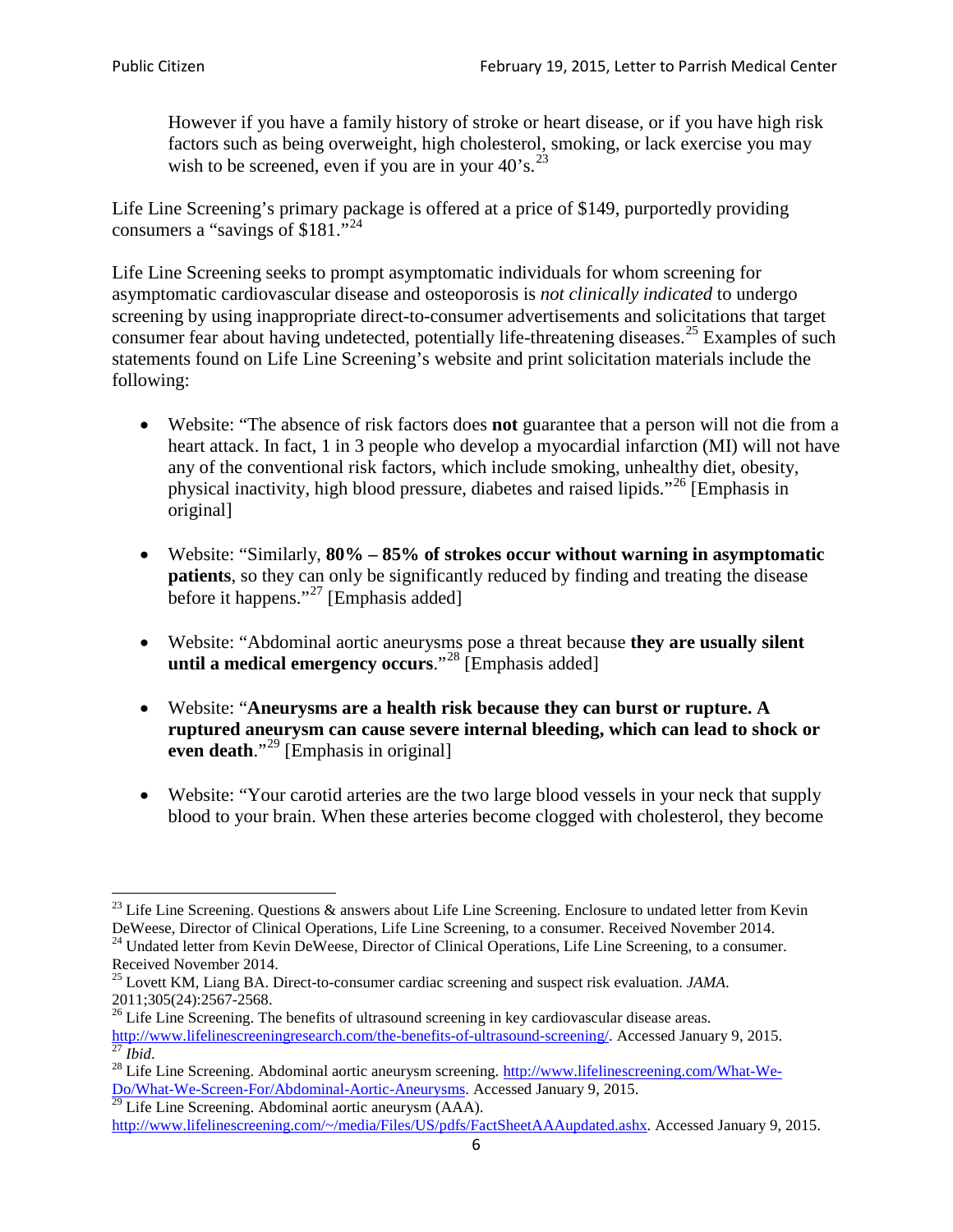**dangerously narrow**. **If a blood clot occurs in the carotid arteries, then blood cannot reach your brain and a stroke can result**. "<sup>[30](#page-6-0)</sup> [Emphasis added]

- Website: "A ruptured aortic aneurysm can cause massive internal bleeding and requires prompt emergency treatment to prevent death. **It is estimated that 80% of people with a ruptured aneurysm will die, and that many of these will die before being able to reach a hospital.**"<sup>[31](#page-6-1)</sup> [Emphasis added]
- Website: "As we age, bones begin to break down faster than new bone can be formed. Osteoporosis removes minerals from bones until they become so weak and brittle that they fracture very easily. Actions such as bending to pick up a newspaper, lifting a vacuum, or even coughing can cause a fracture. **Some fractures, such as hip fractures, may require hospitalization or major surgery, and may result in disability or even**  death."<sup>[32](#page-6-2)</sup> [Emphasis added]
- Direct-to-consumer letter: "These screenings have proven to be safe and accurate in detecting **your risks of stroke and vascular disease** – so you and your doctor **can do something about it before it's too late**."<sup>[33](#page-6-3)</sup> [Emphasis added]
- Direct-to-consumer letter: "The lifetime risk of stroke for middle-aged men and women is 1 in 5 for women and 1 in 6 for men, and **it takes a terrible toll on families**."[34](#page-6-4) [Emphasis added]
- Direct-to-consumer letter: "Life Line Screening has conducted nearly 8 million screenings, and customers sometimes tell us they feel the **screenings saved their**  lives."<sup>[35](#page-6-5)</sup> [Emphasis added]
- Direct-to-consumer letter:  $36$  "What's inside your arteries?" [Emphasis in original]

As discussed below, a review of current evidence-based guidelines and relevant scientific literature fails to provide support for use of these five tests — individually or together as a package — for widespread screening of asymptomatic individuals in the general adult population over age 50 on a one-time basis, let alone annually. For many individuals, the risks of harm outweigh the benefits of the testing. Moreover, since the tests are not clinically indicated for most people being screened, and since many people will undergo additional unnecessary testing, these screenings are resulting in financial harm to many individuals.

<span id="page-6-0"></span><sup>&</sup>lt;sup>30</sup> Life Line Screening. Carotid artery disease screening. [http://www.lifelinescreening.com/What-We-Do/What-We-](http://www.lifelinescreening.com/What-We-Do/What-We-Screen-For/Carotid-Artery-Disease)[Screen-For/Carotid-Artery-Disease.](http://www.lifelinescreening.com/What-We-Do/What-We-Screen-For/Carotid-Artery-Disease) Accessed January 9, 2015.<br><sup>31</sup> *Ibid.* 32 Life Line Screening. Osteoporosis screening/bone density test. [http://www.lifelinescreening.com/What-We-](http://www.lifelinescreening.com/What-We-Do/What-We-Screen-For/Osteoporosis)

<span id="page-6-2"></span><span id="page-6-1"></span>[Do/What-We-Screen-For/Osteoporosis.](http://www.lifelinescreening.com/What-We-Do/What-We-Screen-For/Osteoporosis) Accessed January 9, 2015. <sup>33</sup> Undated letter from Kevin DeWeese, Director of Clinical Operations, Life Line Screening, to a consumer.

<span id="page-6-3"></span>Received November 2014.<br><sup>34</sup> Ibid.

<span id="page-6-4"></span>

<span id="page-6-5"></span><sup>34</sup> *Ibid*. 35 *Ibid*. 36 *Ibid*.

<span id="page-6-6"></span>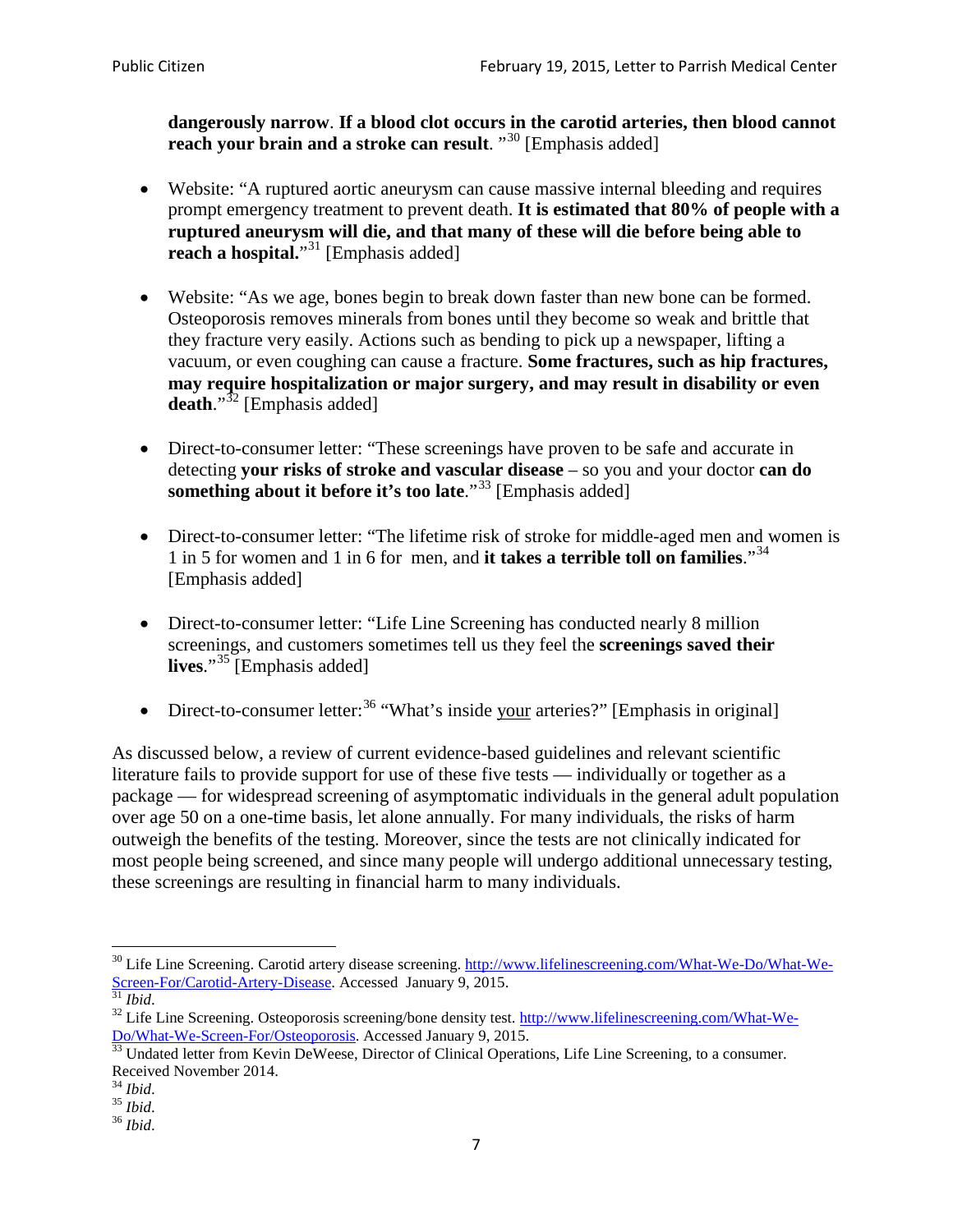Although the following screening tests sound appealing, each one either: (a) clinically benefits only appropriately selected high-risk groups of patients (rather than *all* adults over age 50); or (b) has not been scientifically proven to provide any clinically meaningful benefit to anyone. Widespread and indiscriminate use of these tests is likely to be harmful to large numbers of individuals in the general, asymptomatic population by yielding a significant number of falsepositive test results, leading to subsequent unnecessary diagnostic procedures and treatments, associated adverse effects of those procedures and treatments, and unwarranted anxiety in tested individuals. In addition, some individuals undergoing inappropriate screening will have truepositive abnormal results, but the abnormalities found will never cause symptoms or death, leading to overdiagnosis.

# **A. Atrial fibrillation screening with electrocardiogram (ECG):**

The Life Line Screening online promotional materials state:<sup>[37](#page-7-0)</sup>

Atrial Fibrillation is the most common type of heart arrhythmia (abnormal heartbeat). It occurs when the heart's upper chambers (the atria) beat irregularly or quiver. Without an effective heartbeat blood isn't pumped completely out of the atria, causing blood to pool and possibly clot. A clot can travel to other parts of the body, including the brain, where it may result in stroke.

Screening for Atrial Fibrillation

• A non-invasive procedure used to detect irregular heartbeat (a major risk factor for stroke), an Atrial Fibrillation screening is performed by attaching [ECG] electrodes above your wrists and ankles.

Who should have an atrial fibrillation screening?

• Anyone with risk factors for stroke, atrial fibrillation or carotid artery disease

How often should I get an atrial fibrillation screening?

• Annually

<span id="page-7-1"></span>However, we are not aware of any major medical professional organization that endorses widespread screening of asymptomatic patients younger than age 65 for atrial fibrillation. In addition, atrial fibrillation can be detected in most patients who have the condition simply by checking for an irregularly irregular pulse during a physical exam.

In 2011, the American Heart Association (AHA) and the American Stroke Association (ASA) jointly issued updated evidence-based guidelines for the primary prevention of stroke.<sup>[38](#page-7-1)</sup> The

<span id="page-7-0"></span><sup>&</sup>lt;sup>37</sup> Life Line Screening. Atrial fibrillation screening. [http://www.lifelinescreening.com/What-We-Do/What-We-](http://www.lifelinescreening.com/What-We-Do/What-We-Screen-For/Atrial-Fibrillation)[Screen-For/Atrial-Fibrillation.](http://www.lifelinescreening.com/What-We-Do/What-We-Screen-For/Atrial-Fibrillation) Accessed January 9, 2015.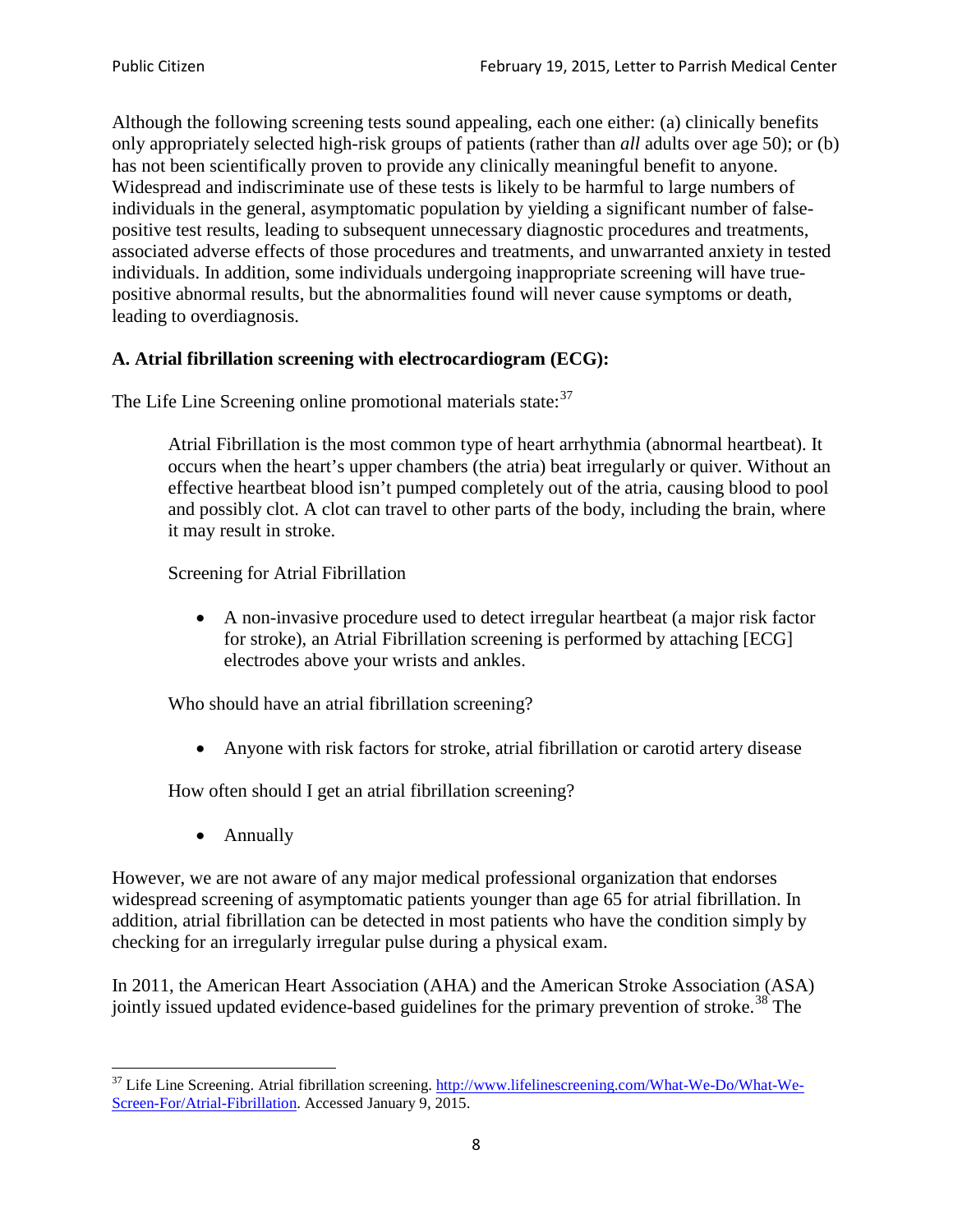American Academy of Neurology (AAN) affirmed the value of these guidelines. The 2011 AHA/ASA guidelines provided the following recommendation regarding screening for atrial fibrillation:

Active screening for atrial fibrillation in patients >65 years of age in primary care settings using pulse taking followed by an ECG as indicated can be useful.

In 2014, the AHA and the ASA issued updated evidence-based guidelines for the primary prevention of stroke.<sup>[39](#page-8-0)</sup> The AAN again affirmed the value of the updated guidelines, and the American Association of Neurological Surgeons, the Congress of Neurological Surgeons and the Preventive Cardiovascular Nurses Association endorsed them. The update provided the following recommendation regarding screening for atrial fibrillation:

Active screening for AF in the primary care setting in patients >65 years of age by pulse assessment followed by ECG as indicated can be useful.

In 2010 and 2012, the European Society of Cardiology issued evidence-based guidelines that similarly recommended that patients ages 65 and older be screened for atrial fibrillation by their primary health care providers by checking the pulse, followed by an ECG in case of irregularity. $40,41$  $40,41$ 

# **B. Stroke/Carotid Artery Ultrasound:**

The Life Line Screening online promotional materials state:<sup>[42](#page-8-3)</sup>

Your carotid arteries are the two large blood vessels in your neck that supply blood to your brain. When these arteries become clogged with cholesterol, they become dangerously narrow. If a blood clot occurs in the carotid arteries, then blood cannot reach your brain and a stroke can result. …

<sup>&</sup>lt;sup>38</sup> Goldstein LB, Bushnell CD, Adams RJ, et al. Guidelines for the primary prevention of stroke: A guideline for healthcare professionals from the American Heart Association/American Stroke Association. *Stroke*.

<sup>2011;42(2):517-584.</sup> [see page 1 for title, authors, ANA affirmation; see page 21 for recommendation]

<span id="page-8-0"></span> $\frac{2011,42(2)(317,601)}{39}$  Meschia JF, Bushnell C, Goden-Albala B, et al. Guidelines for the primary prevention of stroke: A statement for healthcare professionals from the American Heart Association/American Stroke Association. *Stroke*.

<sup>2014;45(12):3754-3832.</sup> [see page 1 for title, authors, ANA affirmation and other endorsements; see page 24 for recommendation]

<span id="page-8-1"></span><sup>40</sup> Camm AJ, Kirchhof P, Lip GYH, et al. Guidelines for the management of atrial fibrillation: The Task Force for the Management of Atrial Fibrillation of the European Society of Cardiology (ESC). *Eur Heart J*. 2010;31:2369- 2429. [See page 50]

<span id="page-8-2"></span><sup>41</sup> Camm AJ, Lip GYH, De Caterina R, et al. 2012 focused update of the ESC Guidelines for the management of atrial fibrillation: An update of the 2010 ESC Guidelines for the management of atrial fibrillation. *Eur Heart J*.

<span id="page-8-3"></span><sup>2012;33(21):2719-2747. [</sup>See page 2723]<br><sup>42</sup> Life Line Screening. Carotid artery disease screening. [http://www.lifelinescreening.com/What-We-Do/What-We-](http://www.lifelinescreening.com/What-We-Do/What-We-Screen-For/Carotid-Artery-Disease)[Screen-For/Carotid-Artery-Disease.](http://www.lifelinescreening.com/What-We-Do/What-We-Screen-For/Carotid-Artery-Disease) Accessed January 9, 2015.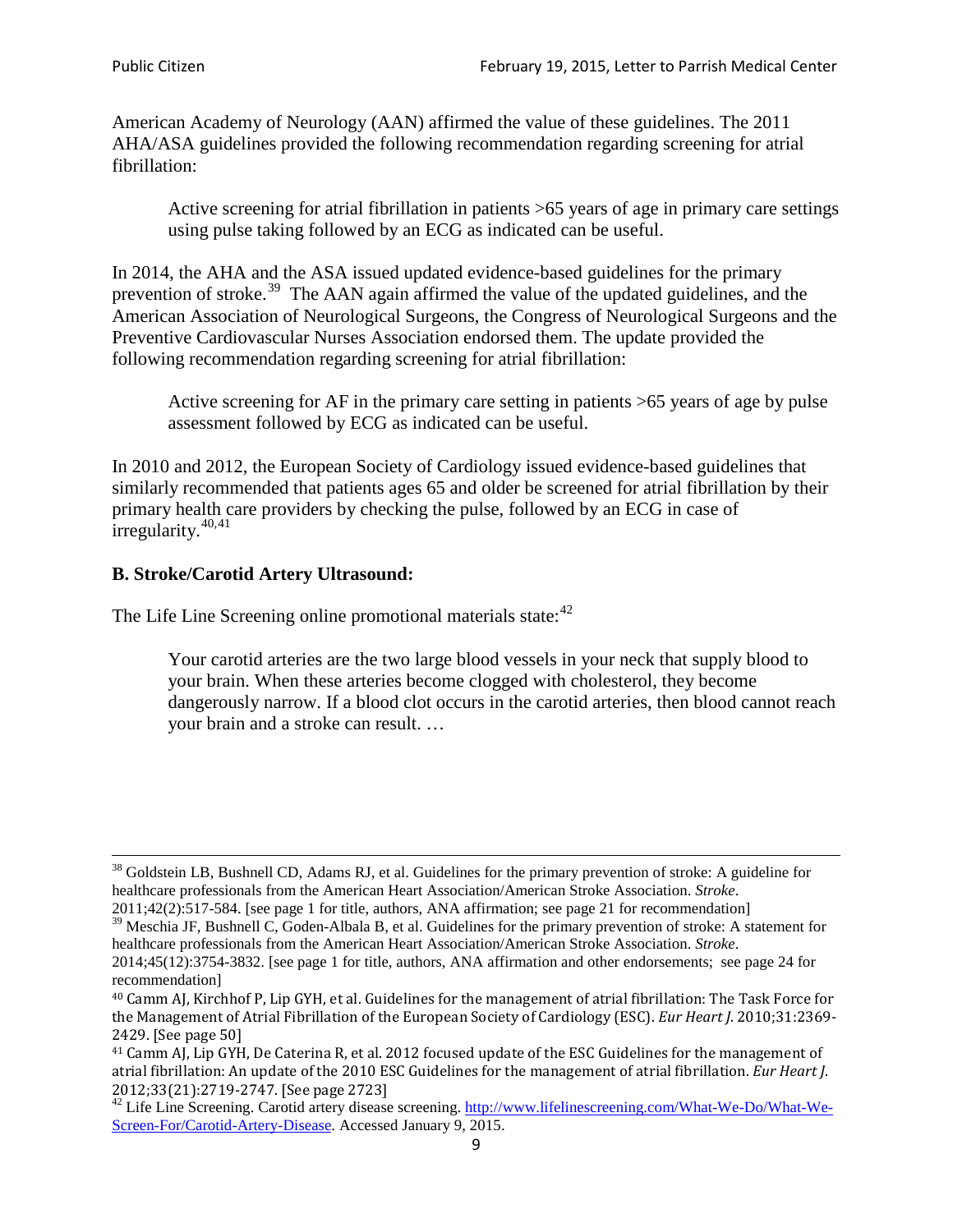Carotid Artery Disease (Plaque) Screening

• Simple, painless and non-invasive, this screening uses cutting-edge Doppler color flow ultrasound technology to create images of the carotid arteries while also measuring blood flow through them.

Who should have a carotid artery screening?

- Anyone over age 50
- Anyone over age 40 with risk factors

How often should I get a carotid artery screening?

• Annually

However, several major medical professional organizations affirmatively recommend *against* indiscriminate screening with carotid artery ultrasounds in low-risk, asymptomatic individuals, and we are not aware of any major medical professional organization that endorses such screening.

Good evidence indicates that although stroke is a leading cause of death and disability in the United States, a relatively small proportion of all disabling, unheralded strokes are due to carotid artery disease. Studies also suggest that only about 1 percent of the general population older than 65 has severe carotid artery stenosis (60 to 90 percent narrowing).<sup>[43](#page-9-0)</sup> Carotid artery stenosis is more prevalent in older adults, smokers, those with hypertension and those with heart disease; unfortunately, research has not found any single risk factor or clinically useful risk stratification tool that can reliably and accurately distinguish people who have clinically important carotid artery stenosis from those who do not.<sup>[44](#page-9-1)</sup>

In 2006, the AHA and the ASA issued a series of evidence-based guidelines for the primary prevention of stroke.[45](#page-9-2) The value of the guidelines was affirmed by the AAN. Although the guidelines did not include a specific recommendation about screening the general population for asymptomatic carotid stenosis, they did state the following:

Although highly selected patients may benefit, screening of general populations for asymptomatic carotid stenosis is unlikely to be cost-effective. The cost-effectiveness of even a one-time screening approach would be highly dependent on the ability to identify a group of persons with a high pretest likelihood of having high-grade asymptomatic disease, the availability of a screening test with a very high sensitivity and specificity when used on a side-scale basis, and very low perioperative complication rates.

<span id="page-9-0"></span> $^{43}$  U.S. Preventive Services Task Force. Screening for carotid artery stenosis: U.S. Preventive Services Task Force recommendation statement. Ann Intern Med. 2007;147(12):854-859.

<span id="page-9-2"></span><span id="page-9-1"></span><sup>&</sup>lt;sup>44</sup> *Ibid*. <sup>45</sup> Goldstein LB, Adams R, Alberts MJ, et al. Primary prevention of ischemic stroke: A guideline from the American <sup>45</sup> Goldstein LB, Adams R, Alberts MJ, et al. Primary prevention of ischemic stroke: A guide Heart Association/American Stroke Association Stroke Council. *Stroke*. 2006;37(6):1583-633.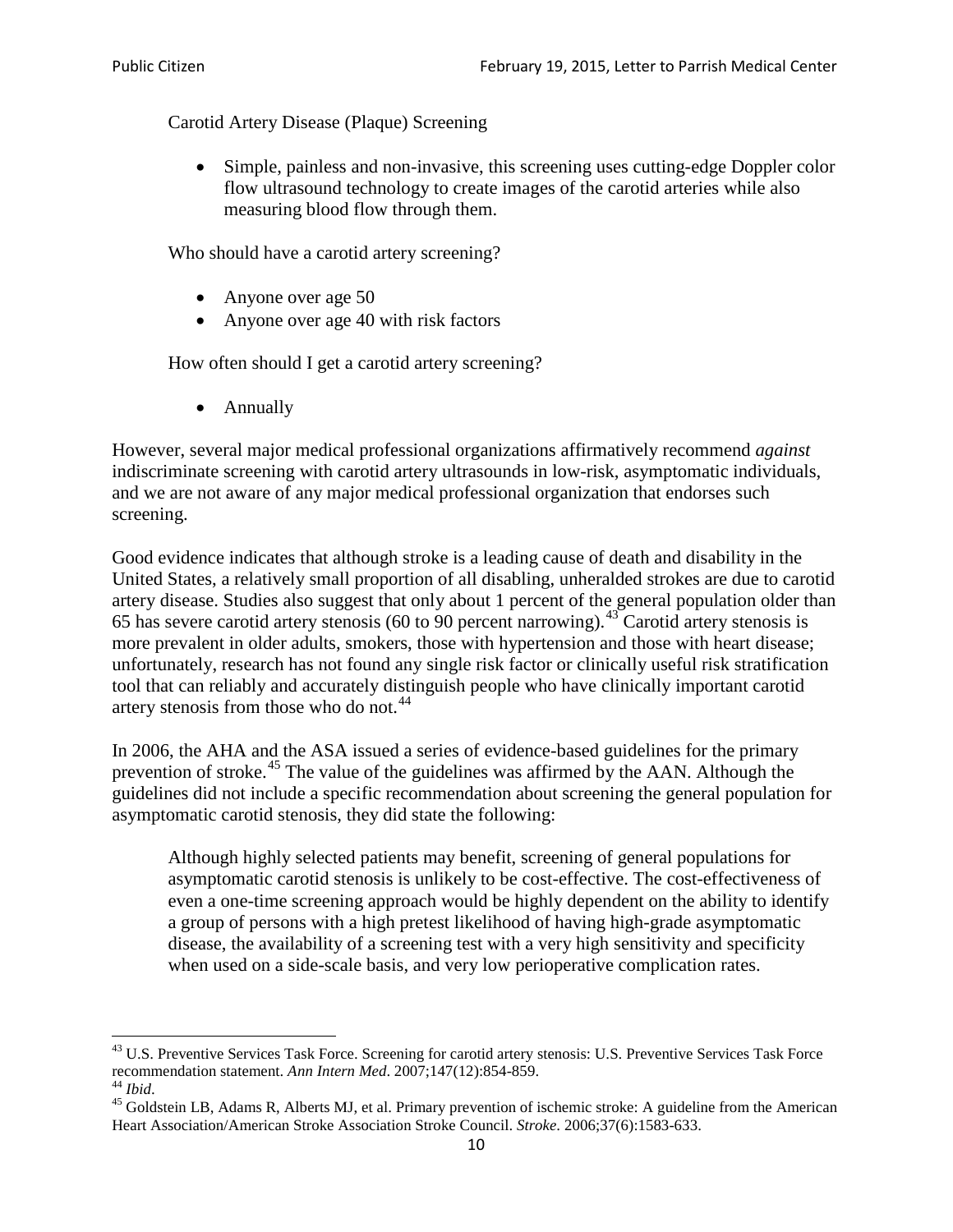These conditions for cost-effective screening are not met for carotid artery ultrasound screening of asymptomatic individuals in the general population, as discussed below.

In 2011, the AHA and the ASA issued updated guidelines for the primary prevention of stroke, the value of which was again affirmed by the  $AAN<sup>46</sup>$  $AAN<sup>46</sup>$  $AAN<sup>46</sup>$ . The updated guidelines stated the following:

Population screening for asymptomatic carotid artery stenosis is not recommended.

In 2014, the AHA and the ASA issued updated guidelines for the primary prevention of stroke.<sup>47</sup> The AAN again affirmed the value of the updated guidelines, and the American Association of Neurological Surgeons, the Congress of Neurological Surgeons, and the Preventive Cardiovascular Nurses Association endorsed them. The updated guidelines stated the following:

Screening low-risk populations for asymptomatic carotid artery stenosis is not recommended.

In 2007, the U.S. Preventive Services Task Force (USPSTF) issued an evidence-based grade D recommendation *against* screening for asymptomatic carotid artery stenosis in the general population.[48](#page-10-2) In making this a grade D recommendation, the USPSTF concluded with moderate certainty that for individuals with asymptomatic carotid artery stenosis, the benefits of screening do not outweigh the harms. It noted, in particular, the following:

#### **Importance**

Good evidence indicates that although stroke is a leading cause of death and disability in the United States, a relatively small proportion of all disabling, unheralded strokes is due to [carotid artery stenosis].

#### **Detection**

The most feasible screening test for severe [carotid artery stenosis] (for example, 60% to 99% stenosis) is duplex ultrasonography. Good evidence indicates that this test has moderate sensitivity and specificity and yields many false-positive results. A positive result on duplex ultrasonography is often confirmed by digital subtraction angiography, which is more accurate but can cause serious adverse events. Noninvasive confirmatory tests, such as magnetic resonance angiography, involve some inaccuracy. Given these facts, some people with false-positive test results may receive unnecessary invasive carotid endarterectomy surgery.

<span id="page-10-0"></span><sup>&</sup>lt;sup>46</sup> Goldstein LB, Bushnell CD, Adams RJ, et al. Guidelines for the primary prevention of stroke: A guideline for healthcare professionals from the American Heart Association/American Stroke Association. *Stroke*.<br>2011;42(2):517-584. [see page 1 for title, authors, ANA affirmation; see page 25 for recommendation]

<span id="page-10-1"></span><sup>&</sup>lt;sup>47</sup> Meschia JF, Bushnell C, Goden-Albala B, et al. Guidelines for the primary prevention of stroke: A statement for healthcare professionals from the American Heart Association/American Stroke Association. *Stroke*. 2014;45(12):3754-3832. [see page 1 for title, authors, ANA affirmation and other endorsements; see page 30 for

recommendation]<br><sup>48</sup> U.S. Preventive Services Task Force. Screening for carotid artery stenosis: U.S. Preventive Services Task Force

<span id="page-10-2"></span>recommendation statement. *Ann Intern Med*. 2007;147(12):854-9.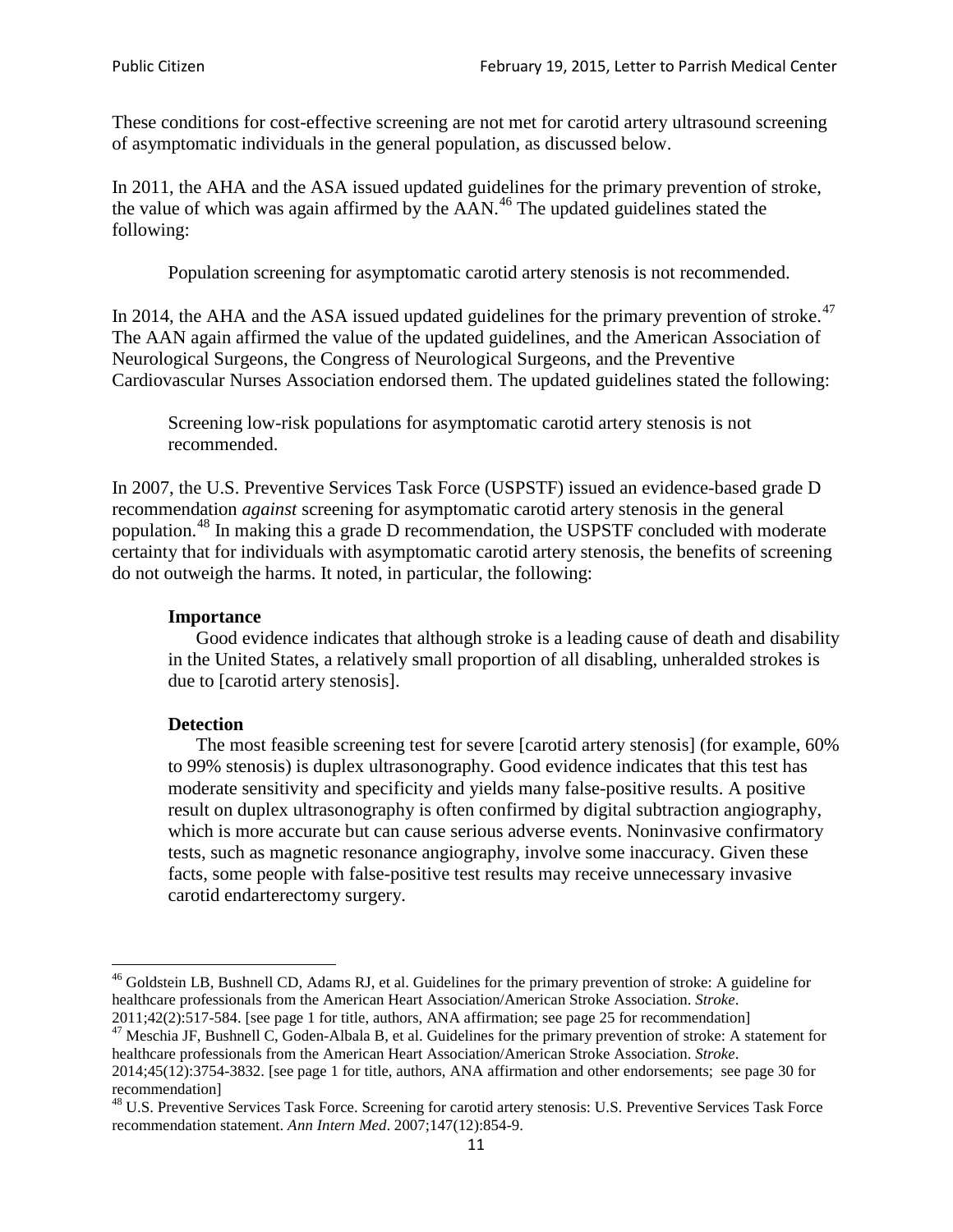### **Benefits of Detection and Early Intervention**

Good evidence indicates that in selected, high-risk trial participants with asymptomatic severe [carotid artery stenosis], carotid endarterectomy by selected surgeons reduces the 5-year absolute incidence of all strokes or perioperative death by approximately 5%. These benefits would be less among asymptomatic people in the general population. For the general primary care population, the benefits are judged to be no greater than small.

### **Harms of Detection and Early Intervention**

Good evidence indicates that both the testing strategy and the treatment with carotid endarterectomy can cause harms. A testing strategy that includes angiography will itself cause some strokes. A testing strategy that does not include angiography will cause some strokes by leading to carotid endarterectomy in people who do not have severe [carotid artery stenosis]. In excellent centers, carotid endarterectomy is associated with a 30-day stroke or mortality rate of about 3%; some areas have higher rates. These harms are judged to be no less than small.

In July 2014, the USPSTF issued an updated recommendation against screening for asymptomatic carotid artery stenosis in the general population.<sup>[49](#page-11-0)</sup> In reaffirming its prior recommendation, the USPSTF concluded with moderate certainty that the harms of screening for asymptomatic carotid artery stenosis outweigh the benefits. The USPSTF presented the following updated rationale: $50$ 

#### **Importance**

Stroke is a leading cause of death and disability in the United States. Although asymptomatic carotid artery stenosis is a risk factor for stroke, it causes a relatively small proportion of strokes.

#### **Detection**

The most feasible screening test for carotid artery stenosis (defined as 60% to 99% stenosis) is ultrasonography. Although adequate evidence indicates that this test has high sensitivity and specificity, in practice, ultrasonography yields many false-positive results in the general population, which has a low prevalence of carotid artery stenosis (approximately 0.5% to 1%). There are no externally validated, reliable tools that can determine who is at increased risk for carotid artery stenosis or for stroke when carotid artery stenosis is present. Adequate evidence indicates that the accuracy of screening by auscultation of the neck is poor.

#### **Benefits of Detection and Early Intervention**

There is no direct evidence on the benefits of screening for carotid artery stenosis. Adequate evidence indicates that in selected trial participants with asymptomatic carotid artery stenosis, carotid endarterectomy (CEA) performed by selected surgeons reduces the absolute incidence of all strokes or perioperative death by approximately 3.5%

<span id="page-11-0"></span><sup>&</sup>lt;sup>49</sup> LeFevre on behalf of the U.S. Preventive Services Task Force. Screening for asymptomatic carotid artery stenosis: U.S. Preventive Services Task Force Recommendation Statement. *Ann Intern Med*. Published online July 8, 2014. doi:10.7326/M14-1333. <sup>50</sup> *Ibid*.

<span id="page-11-1"></span>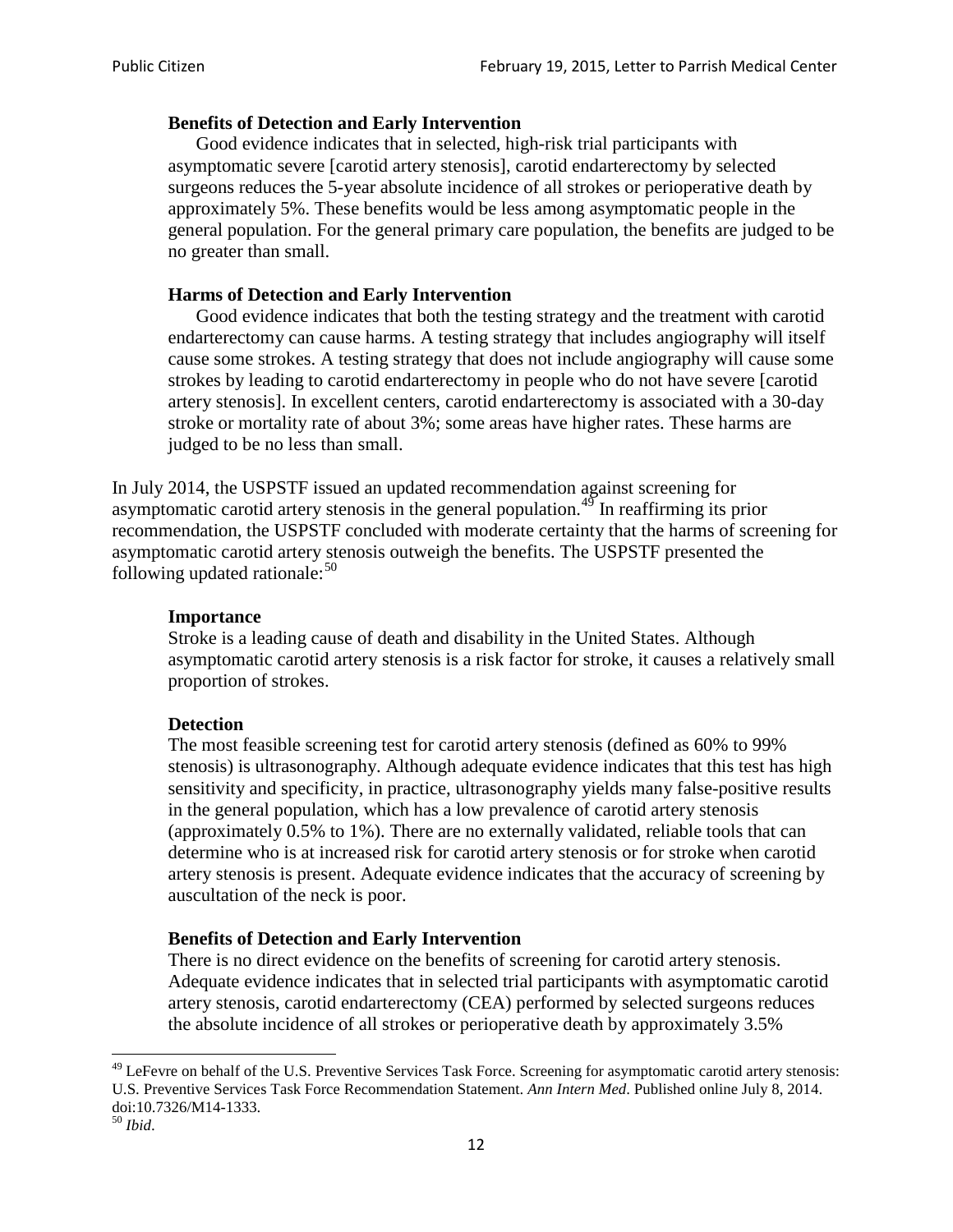compared with (outdated) medical management. However, this difference is probably smaller with current optimal medical management. The magnitude of these benefits would be smaller in asymptomatic persons in the general population. For the general primary care population, the magnitude of benefit is small to none. There is no evidence that identification of asymptomatic carotid artery stenosis leads to any benefit from adding or increasing medication doses (beyond current standard medical therapy for cardiovascular disease prevention).

### **Harms of Detection and Early Intervention**

Adequate evidence indicates that both the testing strategy for carotid artery stenosis and treatment with CEA can cause harms. Although screening with ultrasonography has few direct harms, all screening strategies, including those with or without confirmatory tests (that is, digital subtraction or magnetic resonance angiography), have imperfect sensitivity and specificity and could lead to unnecessary interventions and result in serious harms. In selected centers similar to those in the trials, CEA is associated with a 30-day stroke or mortality rate of approximately 2.4%; reported rates are as high as approximately 5% in low-volume centers and 6% in certain states. Myocardial infarctions are reported in 0.8% to 2.2% of patients after CEA. The 30-day stroke or mortality rate after carotid angioplasty and stenting (CAAS) is approximately 3.1% to 3.8%. The overall magnitude of harms of screening and subsequent treatment of asymptomatic carotid artery stenosis is small to moderate depending on patient population, surgeon, center volume, and geographic location.

In 2007, the American Society of Neuroimaging, with co-sponsorship by the Society of Vascular and Interventional Neurology, issued evidence-based recommendations on the screening of asymptomatic carotid artery disease in the general population and selected subsets of patients.<sup>[51](#page-12-0)</sup> These societies issued a grade E recommendation *against* screening for carotid artery stenosis in the general population or in a selected population based on age, gender or any other variable alone. The criteria for a grade E recommendation were that the prevalence of disease may be high or low but detection and treatment is documented to have no benefit, or prevalence of disease is low. They also issued a grade A recommendation that screening of selective subpopulations of adults age 65 or older with at least three cardiovascular risk factors (hypertension, coronary artery disease, current cigarette smoking or hyperlipidemia) needs to be considered. The criteria of a grade A recommendation were that the prevalence of disease is high and detection and treatment is of documented benefit.

In 2011, the Society for Vascular Surgery issued a position statement recommending ultrasound screening of carotid arteries only for high-risk individuals age 55 or older, taking into account cardiovascular risk factors, such as a history of hypertension, diabetes mellitus, smoking,

<span id="page-12-0"></span><sup>&</sup>lt;sup>51</sup> Qureshi AI, Alexandrov AV, Tegeler CH, et al. Guidelines for screening of extracranial carotid artery disease: a statement for healthcare professionals from the multidisciplinary practice guidelines committee of the American Society of Neuroimaging; cosponsored by the Society of Vascular and Interventional Neurology. *J Neuroimaging*. 2007;17(1):19-47.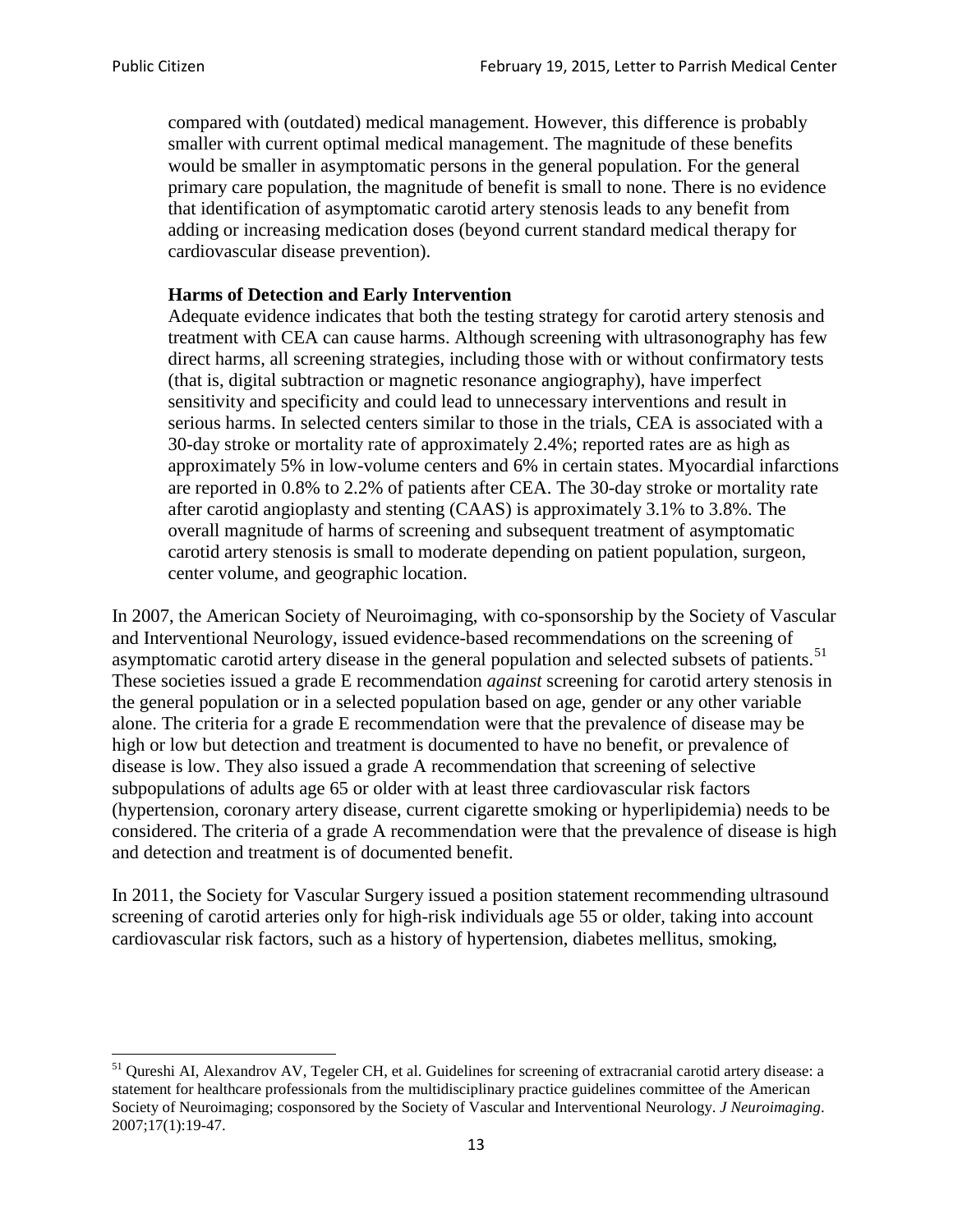hypercholesterolemia, or known cardiovascular disease.<sup>[52](#page-13-0)</sup> The position statement provided little substantive evidence to support this recommendation.

Thus, screening for carotid artery stenosis with ultrasound in the general, asymptomatic population has *not* been shown to significantly improve clinical outcomes, and numerous medical professional organizations strongly recommend against such screening.

### **C. Abdominal Aortic Aneurysm Ultrasound:**

The Life Line Screening online promotional materials state:<sup>[53](#page-13-1)</sup>

An Abdominal Aortic Aneurysm (AAA), a specific kind of aneurysm, is a condition in which the lining of the blood vessel called the aorta is enlarged within the abdomen. Abdominal aortic aneurysms pose a threat because they are usually silent until a medical emergency occurs.

The abdominal aorta is the largest blood vessel in the body and the main artery that originates in the heart. As the lining weakens from age and other risk factors, the vessel wall thins and expands. …

Screening for Aortic Aneurysms

• A painless, non-invasive procedure, an abdominal aortic aneurysm screening requires you to lie on your back while a technician uses ultrasound to take images and measurements of your abdominal aorta. …

Who should have an aortic aneurysm screening?

• Anyone with risk factors

How often should I get an aortic aneurysm screening?

• Annually

By definition, an AAA is present when aortic diameter equals or exceeds 3.0 cm (slightly more than one inch).<sup>[54](#page-13-2)</sup> Most people who have an AAA show no signs or symptoms until it ruptures. The strongest risk factor for *rupture* of an AAA is the aortic diameter.<sup>[55](#page-13-3)</sup> Thus, risk of AAA rupture rises with increasing size of the aneurysm. AAAs with a diameter between 3.0 and 3.9

<span id="page-13-0"></span><sup>&</sup>lt;sup>52</sup> Society for Vascular Surgery. SVS position statement on vascular screenings. January 2011. http://www.vascularweb.org/about/positionstatements/Pages/svs-position-statement-on-vascular-screening.aspx.<br>Accessed January 14, 2015.

<span id="page-13-1"></span>Accessed January 14, 2015.<br>
Sa Life Line Screening. Abdominal aortic aneurysm screening. http://www.lifelinescreening.com/What-We-<br>
Do/What-We-Screen-For/Abdominal-Aortic-Aneurysms. Accessed January 9, 2015.

<span id="page-13-2"></span> $\frac{54}{9}$  Fleming C, Whitlock EP, Beil TL, Lederle FA. Screening for abdominal aortic aneurysm: A best-evidence systematic review for the U.S. Preventive Services Task Force. *Ann Intern Med.* 2005;142(3):203-211.<br><sup>55</sup> Lederle FA, Johnson GR, Wilson SE, et al. Rupture rate of large abdominal aortic aneurysms in patients refusing

<span id="page-13-3"></span>or unfit for elective repair. *JAMA*. 2002;287(22):2968-2972.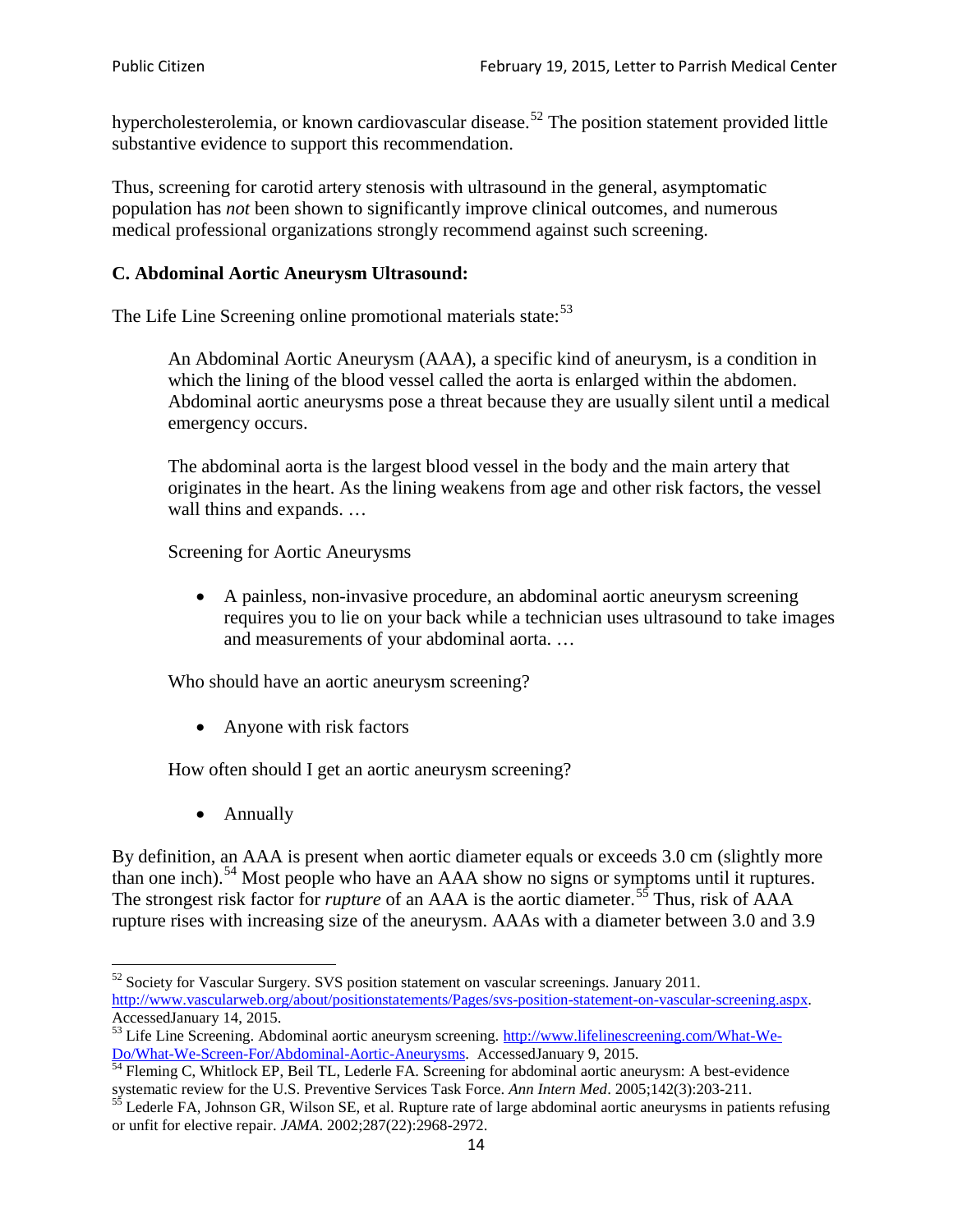cm have an essentially 0 percent annual rupture risk; those with between 4.0 and 4.9 cm have a 1 percent risk; and those between 5.0 and 5.9 cm have a 11 percent annual rupture risk.<sup>[56](#page-14-0)</sup>

In a study of an unselected general population in the U.K., the prevalence of AAA was six times greater in men than women for all age groups.<sup>[57](#page-14-1)</sup> For men not screened for  $AAA$ , almost all deaths from ruptured AAAs occurred after age 65, with more than half occurring before age 80.<sup>[58](#page-14-2)</sup> For women not screened for AAA, the majority of AAA-related deaths occurred after age 80.<sup>[59](#page-14-3)</sup>

Several major medical professional organizations affirmatively recommend one-time ultrasound screening for AAAs *only in certain high-risk individuals* given the epidemiology of AAAs described above, and we are not aware of any major medical professional organization that endorses indiscriminate ultrasound screening for AAAs in low-risk, asymptomatic individuals.

In 2005, the USPSTF issued the following evidence-based recommendations for AAA screening: $60$ 

(1) A grade B recommendation for one-time screening for AAA by ultrasonography in men age 65 to 75 who have ever smoked. In making this a grade [B recommendation,](http://www.uspreventiveservicestaskforce.org/uspstf/gradespre.htm#brec) the USPSTF offered the following rationale:

> The USPSTF found good evidence that screening for AAA and surgical repair of large AAAs ( $\geq$ 5.5 cm) in men age 65 to 75 years who have ever smoked (current and former smokers) leads to decreased AAA-specific mortality. There is good evidence that abdominal ultrasonography, performed in a setting with adequate quality assurance (that is, in an accredited facility with credentialed technologists), is an accurate screening test for AAA. There is also good evidence of important harms of screening and early treatment, including an increased number of surgeries with associated clinically significant morbidity and mortality, and short-term psychological harms. On the basis of the moderate magnitude of net benefit, the USPSTF concluded that the benefits of screening for AAA in men age 65 to 75 years who have ever smoked outweigh the harms.

(2) No recommendation for or against screening for AAA in men age 65 to 75 who have *never* smoked. In making this grade C recommendation, the USPSTF offered the following rationale:

> The USPSTF found good evidence that screening for AAA in men age 65 to 75 years who have never smoked leads to decreased AAA-specific mortality. There is, however, a lower prevalence of large AAAs in men who have never smoked

<span id="page-14-0"></span><sup>&</sup>lt;sup>56</sup> LeFevre ML on behalf of the U.S. Preventive Services Task Force. Screening for abdominal aortic aneurysm: U.S. Preventive Services Task Force recommendation statement. *Ann Intern Med*. Online June 24, 2014. doi:

<span id="page-14-1"></span><sup>10.7326/</sup>M14-1204.<br> $57$  Scott RA, Bridgewater SG, Ashton HA. Randomized clinical trial of screening for abdominal aortic aneurysm in women. *Br J Surg.* 2002;89(3):283-285.

<span id="page-14-4"></span><span id="page-14-3"></span>

<span id="page-14-2"></span><sup>&</sup>lt;sup>58</sup> *Ibid.*<br><sup>59</sup> *Ibid. Comen. Breeft Bervices Task Force. Screening for abdominal aortic aneurysm: Recommendation statement. <i>Ann* <sup>60</sup> U.S. Preventive Services Task Force. Screening for abdominal aortic aneurysm: Re *Intern Med*. 2005;142(3):198-202.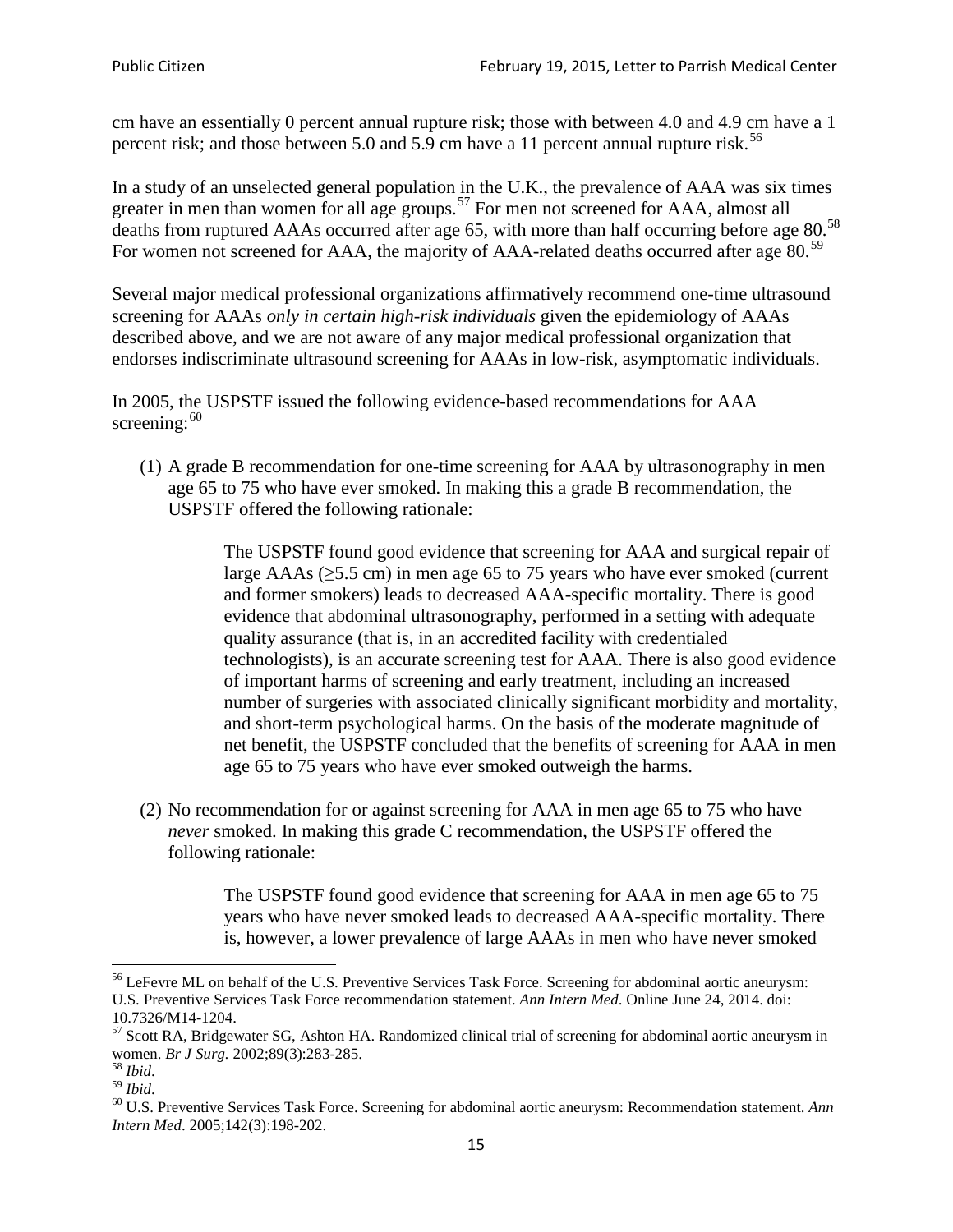compared with men who have ever smoked; thus, the potential benefit from screening men who have never smoked is small. There is good evidence that screening and early treatment lead to important harms, including an increased number of surgeries with associated clinically significant morbidity and mortality, and short-term psychological harms. The USPSTF concluded that the balance between the benefits and harms of screening for AAA is too close to make a general recommendation in this population.

(3) A grade D recommendation *against* routine screening for AAA in women. In making this a grade D recommendation, the USPSTF offered the following rationale:

> Because of the low prevalence of large AAAs in women, the number of AAArelated deaths that can be prevented by screening this population is small. There is good evidence that screening and early treatment result in important harms, including an increased number of surgeries with associated morbidity and mortality, and psychological harms. The USPSTF concluded that the harms of screening women for AAA therefore outweigh the benefits.

In June 2014, the USPSTF issued a revised recommendation statement, based on an updated review of the available evidence published between January 2004 and January 2013.<sup>[61](#page-15-0)</sup> The updated recommendations differ slightly from the 2005 recommendations and include the following: $62$ 

(1) A grade B recommendation for one-time screening for AAA with ultrasonography in men ages 65 to 75 who have ever smoked (no change from 2005). The USPSTF provided the following updated rationale for this unchanged recommendation:

> Four large, population-based, randomized, controlled trials (RCTs) show that invitation to 1-time screening for AAA is associated with reduced AAA-specific mortality in men. This benefit begins 3 years after testing and persists up to 15 years. In addition, risk reduction for AAA rupture and emergency surgery persists up to 10 to 13 years.

> In the 2 highest-quality trials, the relative reduction in AAA-specific mortality after 13 years was 42% to 66%. In the largest trial, where prevalence of AAA was approximately 5% in the screened group, screening was associated with an absolute risk reduction in death of 1.4 per 1000 men.

Abdominal aortic aneurysms are most prevalent in men who have ever smoked, occurring in approximately 6% to 7% of this population. This prevalence increases the importance of screening in these men because it maximizes the absolute benefit that could be achieved (that is, it improves the likelihood that

<span id="page-15-0"></span><sup>61</sup> Guirguis-Blake JM, Beil TL, Senger CA Whitlock EP. Ultrasonography screening for abdominal aortic aneurysms: A systematic review for the U.S. Preventive Services Task Force. *Ann Intern Med*. 2014;160(5):321- 329.

<span id="page-15-1"></span> $62$  LeFevre ML on behalf of the U.S. Preventive Services Task Force. Screening for abdominal aortic aneurysm: U.S. Preventive Services Task Force recommendation statement. *Ann Intern Med*. 2014;161(4):281-290..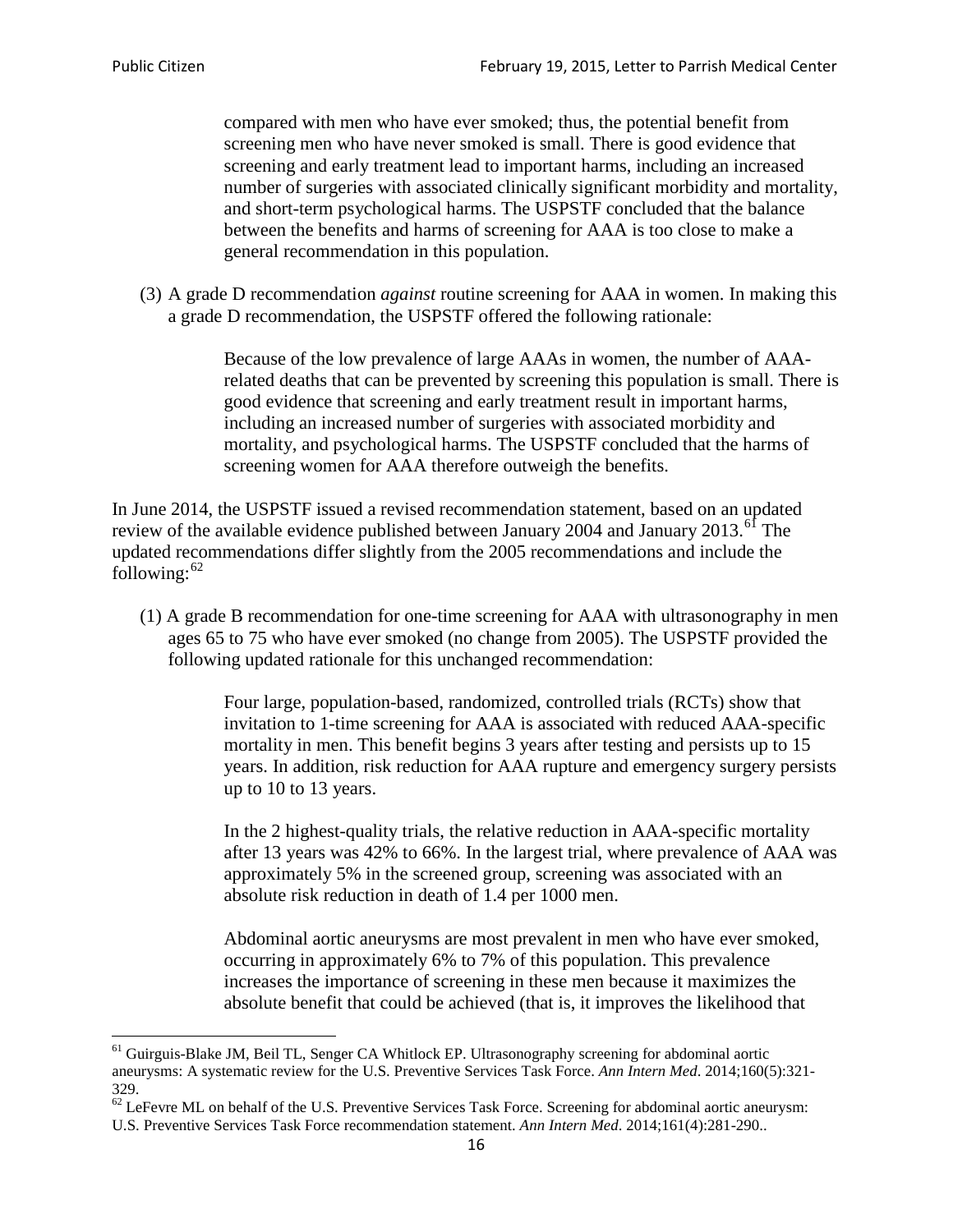men in this group will benefit from screening). Convincing evidence shows that 1-time screening with ultrasonography results in a moderate benefit in men aged 65 to 75 years who have ever smoked.

The USPSTF concluded with high certainty that screening for AAA with ultrasonography in men ages 65 to 75 who have ever smoked has a moderate net benefit.

(2) A grade C recommendation that clinicians *selectively* offer screening for AAA in men ages 65 to 75 who have never smoked rather than routinely screening all men in this group. Evidence indicates that the net benefit of screening all men ages 65 to 75 years who have never smoked is small. In determining whether this service is appropriate in individual cases, patients and clinicians should consider the balance of benefits and harms on the basis of evidence relevant to the patient's medical history, family history, other risk factors, and personal values. The USPSTF offered the following rationale for this new recommendation:

> Screening men overall reduces AAA-specific death, rupture, and emergency surgery. However, the lower prevalence of AAA in men who have never smoked (approximately 2%) substantially reduces the absolute benefit (that is, it greatly lowers the probability that men in this group will benefit from screening). Adequate evidence shows that 1-time screening for AAA with ultrasonography results in a small benefit in men aged 65 to 75 years who have never smoked.

The USPSTF also suggested the following clinical considerations with respect to this new recommendation:

Despite the demonstrated benefits of screening for AAA in men overall, the lower prevalence of AAA in male never-smokers versus male ever-smokers suggests that clinicians should consider a patient's risk factors and the potential for harm before screening for AAA rather than routinely offering screening to all male never-smokers. Important risk factors for AAA include older age and a firstdegree relative with an AAA; other risk factors include a history of other vascular aneurysms, coronary artery disease, cerebrovascular disease, atherosclerosis, hypercholesterolemia, obesity, and hypertension. Factors associated with a reduced risk for AAA include African American race, Hispanic ethnicity, and diabetes.

(3) An I statement concluding that the current evidence is insufficient to assess the balance of benefits and harms of screening for AAA in women ages 65 to 75 who have ever smoked. (An I statement means the USPSTF concludes that the current evidence is insufficient to assess the balance of benefits and harms of the service. Evidence may be lacking, of poor quality, or conflicting, and the balance of benefits and harms cannot be determined.) The USPSTF offered the following rationale for this draft statement:

> *Potential Preventable Burden.* A screening study in Sweden found that the prevalence of AAA in women aged 70 years was low (0.8%) for ever-smokers but increased to 2.0% for current smokers. A meta-analysis of individual-patient data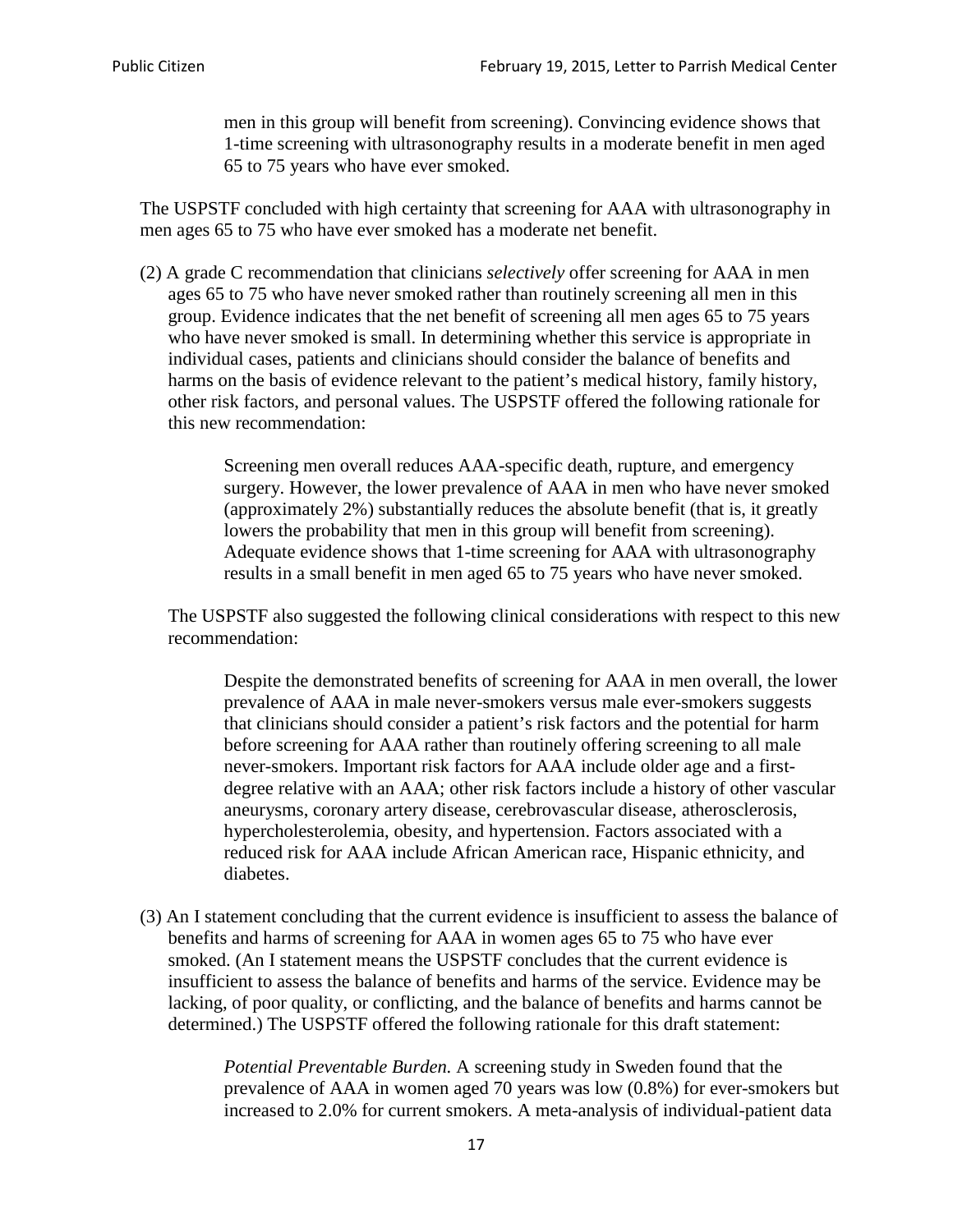found that women have a higher risk than men for AAA rupture at the same diameter (hazard ratio [HR], 3.76 [95% CI, 2.58 to 5.47]). However, AAAassociated deaths occur at an older age in women (at a time of increased competing causes of death and a declining benefit–risk ratio for operative interventions), with 70% of deaths occurring after age 80 years in women compared with fewer than 50% in men. In the only screening RCT that included women, most screen-detected AAAs in women were small (3.0 to 3.9 cm) and AAA-specific mortality was low in screened and unscreened women  $(<0.2\%)$ after 10 years.

*Potential Harms.* Four RCTs (primarily done in men) showed that screening for AAA doubled the rate of AAA-associated surgeries, largely driven by an increase in elective surgeries. Most screen-detected AAAs were below the 5.5-cm threshold for immediate repair. This finding generally results in long-term or lifelong surveillance and is probably associated with some amount of overtreatment, although the magnitude of this burden is difficult to quantify.

Most screening trials reported an associated decrease in emergency AAA repairs and a reduced 30-day mortality rate associated with emergency surgery in populations invited to screen, although mortality associated with elective surgery was not reduced. Operative mortality associated with AAAs is higher in women than in men (7% vs. 5% for open repair and 2% vs. 1% for endovascular repair, respectively).

*Costs.* In addition to the cost of ultrasonography screening (approximately \$100), the estimated potential associated cost of elective surgery to repair a screendetected AAA ranges from \$37 000 to \$43 000. Potential opportunity costs also may arise, because screening may take the place of other preventive activities that may be more beneficial to the patient.

*Current Practice.* Screening for AAA is provided as part of the "welcome-to-Medicare visit" for women who have a family history of AAA. However, the evidence is insufficient to accurately characterize current practice patterns related to screening for AAA in women.

A retrospective analysis from 2000 to 2010 used the National Inpatient Sample, a database that has a stratified 20% random sample of all nonfederal inpatient hospital admissions in the United States. This analysis found that women are more likely than men to have open surgery versus endovascular aneurysm repair (EVAR) for unruptured AAA (24% vs. 17%, respectively), potentially because of issues with access to the iliac artery (that is, smaller artery size) that may preclude endovascular management.

A retrospective review of 4026 AAA repairs in the Vascular Study Group of New England database (a voluntary registry from 30 academic and community hospitals in the 6 New England states) reported that women were more likely than men to have open surgery versus EVAR and to be older and have smaller aortic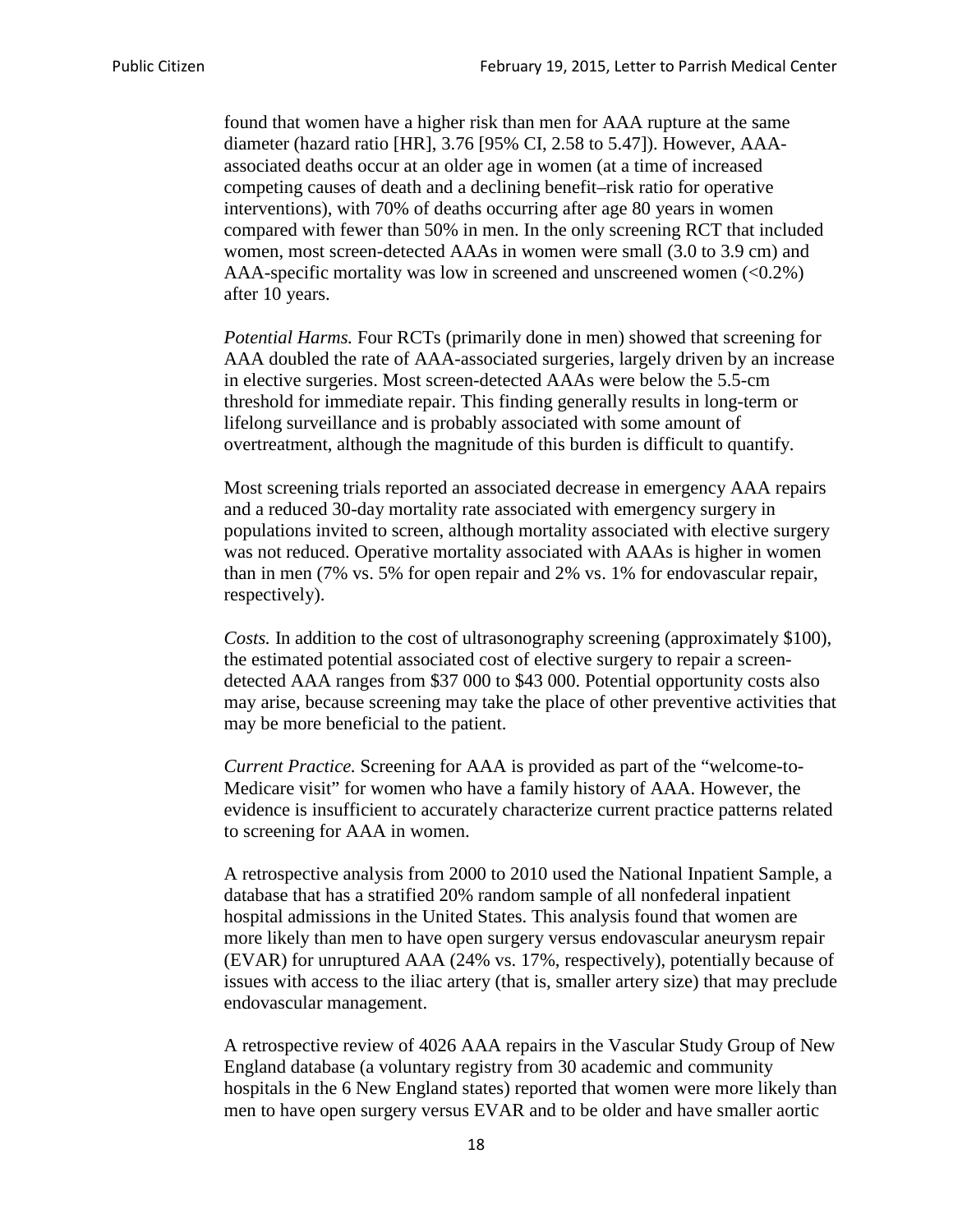diameters at the time of repair. Postoperative complications were higher in women than in men after elective EVAR or open repair, including emergency reoperations, dysrhythmias, leg ischemia or emboli, bowel ischemia, or need for discharge to another medical facility rather than home.

(4) A grade D recommendation *against* routine screening for AAA in women who have never smoked. The USPSTF offered the following rationale for this draft updated recommendation:

> The prevalence of AAA in women who have never smoked is low (0.03% to 0.60% in women aged 50 to 79 years). The evidence also shows no apparent benefit of screening for AAA in women. The USPSTF therefore concludes that adequate evidence shows that the absolute benefit of 1-time screening for AAA with ultrasonography in women who have never smoked can effectively be bounded at none or almost none.

In discussing the harms of detection and early treatment of AAAs, the USPSTF noted the following: $63$ 

In the available trials, groups invited to screening were approximately twice as likely as control groups to have any AAA surgery within 3 to 5 years, predominantly driven by an increase in elective surgeries. More than 90% of AAAs identified by screening were below the 5.5-cm threshold for immediate repair. Detecting smaller AAAs generally leads to long-term (potentially lifelong) surveillance.

A person's risk for death related to elective surgery for AAA is lower than that for death related to emergency surgery for rupture. However, the increase in the overall rates of detection and surgery in the screening groups still potentially represents a harm. A proportion of AAAs will never rupture because they do not advance or because a person dies of a competing cause.

The exact extent of overdiagnosis and overtreatment is difficult to estimate. One study from Massachusetts General Hospital reviewed 24 000 consecutive autopsies between 1952 and 1975 and found that 75% of the 473 patients who died with an undetected or unoperated AAA had a cause of death not related to the AAA (41% were >5.1 cm in diameter). Given that even elective treatment is associated with some risk for perioperative mortality, overtreatment is an important issue to consider when deciding whether to screen for this condition....

Convincing evidence shows that the harms associated with 1-time screening for AAA with ultrasonography are at least small in all populations and potentially higher in women because of their higher risk for operative mortality.

In 2011, the Society for Vascular Surgery issued a position statement on vascular screening recommending a one-time ultrasound screening for AAA for all men age 65 or older and

<span id="page-18-0"></span><sup>63</sup> *Ibid*.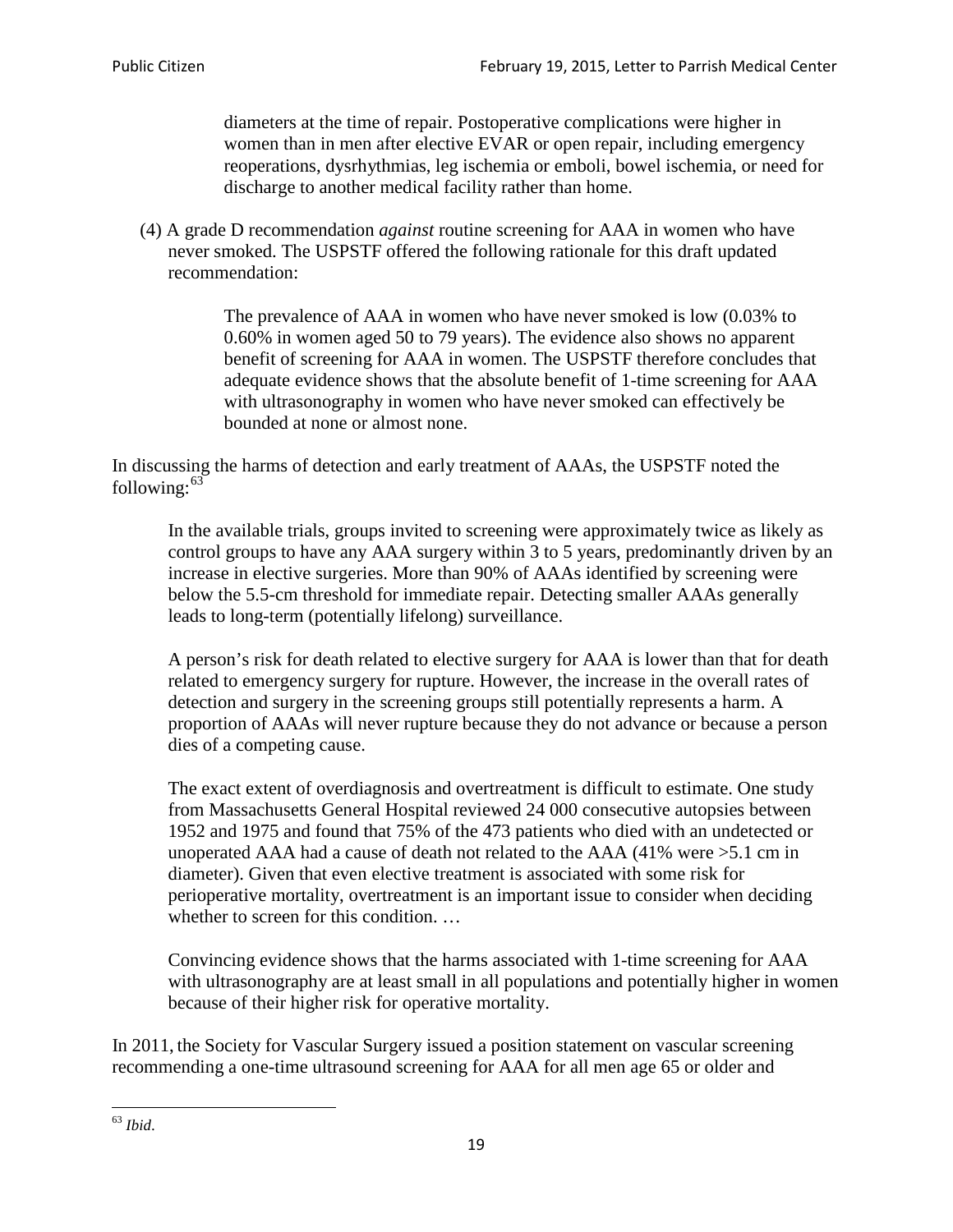screening men as early as age 55 who have a family history of AAA.<sup>[64](#page-19-0)</sup> The society also recommended one-time ultrasound screening for AAA for all women age 65 or older who have a family history of AAA or have smoked.

In 2012, the ACCF, American College of Radiology, American Institute of Ultrasound in Medicine, American Society of Echocardiography, American Society of Nephrology, Intersocietal Commission for the Accreditation of Vascular Laboratories, Society for Cardiovascular Angiography and Interventions, Society of Cardiovascular Computed Tomography, Society for Interventional Radiology, Society for Vascular Medicine, and Society for Vascular Surgery jointly issued evidence-based appropriate use criteria for noninvasive vascular testing (ultrasound and physiological testing) for a variety of possible indications.<sup>[65](#page-19-1)</sup> For each indication, these organizations classified the use of noninvasive vascular testing into one of the following three categories:

- **Appropriate:** The test is one in which the expected incremental information, combined with clinical judgment, exceeds the expected negative consequences — including the risks of the procedure itself and the downstream impact of poor test performance such as delay in diagnosis (false-negatives) or inappropriate diagnosis (false-positives) — by a sufficiently wide margin for the specific indication that the procedure is generally considered acceptable care and a reasonable approach for the indication.
- **Uncertain:** The test *may* be generally acceptable and *may* be a reasonable approach for the specific indication; uncertainty also implies that more research and/or patient information is needed to classify the indication definitively.
- **Inappropriate:** The test *is not* generally acceptable and *is not* a reasonable approach for the specific indication.

These organizations classify screening for AAA as *inappropriate* for anyone under age 65 with no history of smoking, except as noted below. They also classify such screening as *uncertain* for anyone 65 or older with no history of smoking.

These organizations did classify screening for AAA as *appropriate* for the following subgroups:

- Adults older than age 60 with a first-degree relative with an AAA.
- Adults age 65 or older who are current or former smokers.

In summary, the USPSTF and many other major medical professional organizations recommended against routine screening for AAA, or designate such screening as inappropriate for those individuals who are not at high risk for developing AAA. Screening for AAA in the

<span id="page-19-0"></span><sup>64</sup> Society for Vascular Surgery. SVS Position Statement on Vascular Screenings. January 2011. [http://www.vascularweb.org/about/positionstatements/Pages/svs-position-statement-on-vascular-screening.aspx.](http://www.vascularweb.org/about/positionstatements/Pages/svs-position-statement-on-vascular-screening.aspx) 

<span id="page-19-1"></span>Accessed August 21, 2014.<br><sup>65</sup> Mohler ER, Gornik HL, Gerhard-Herman M, et al. ACCF/ACR/AIUM/ASE/ASN/ICAVL/SCAI/SCCT/SIR/ SVM/SVS 2012 appropriate use criteria for peripheral vascular ultrasound and physiological testing part I: Arterial ultrasound and physiological testing*. J Am Coll Cardiol*. 2012;60(3):242-276.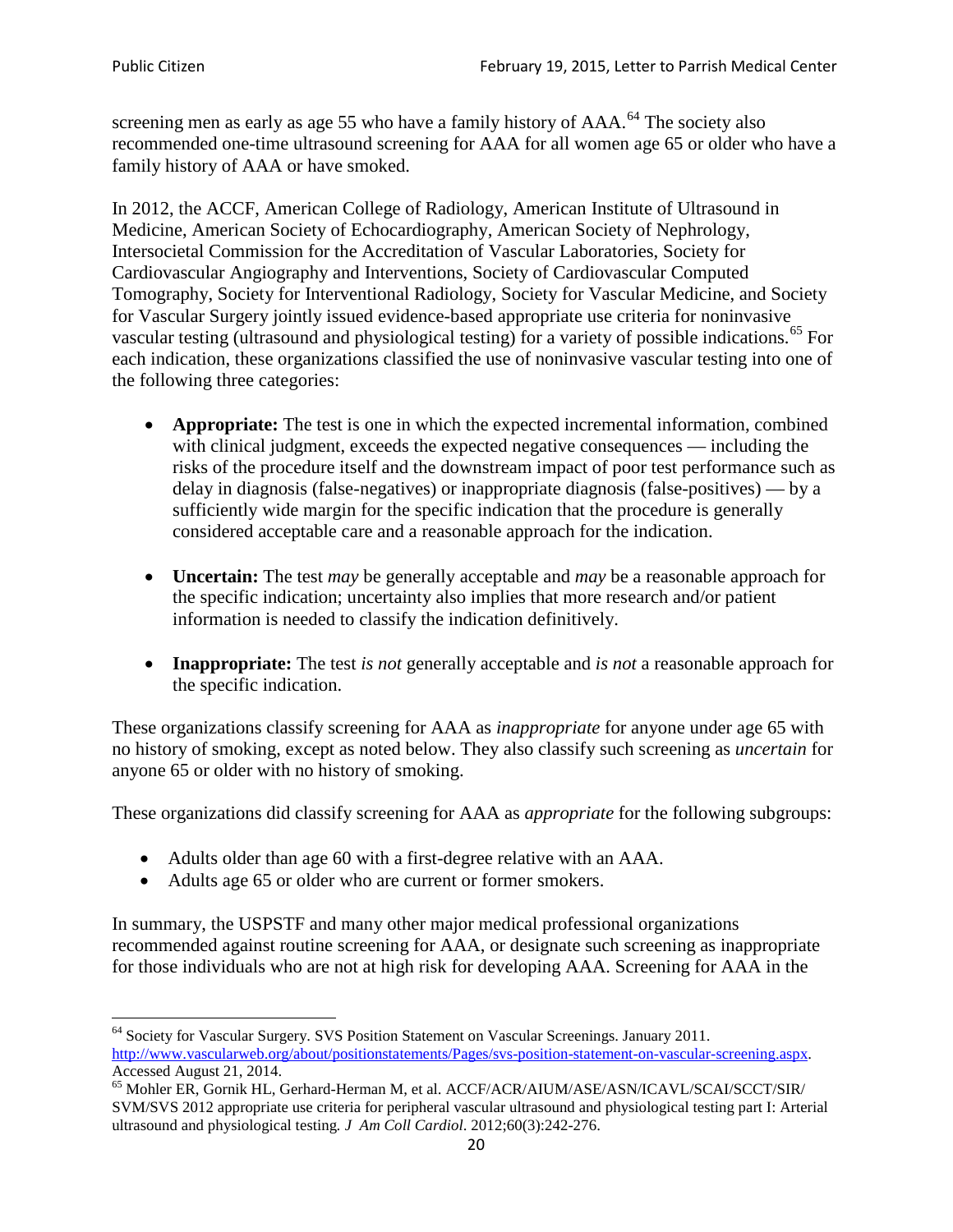general, asymptomatic population has *not* been shown to significantly improve clinical outcome and is likely to do more harm than good.

## **D. Peripheral Arterial Disease Test:**

The Life Line Screening online promotional materials state:<sup>[66](#page-20-0)</sup>

Peripheral Arterial Disease (PAD), more commonly known as hardening of the arteries, affects about eight million Americans. It is a condition in which the large and mediumsized arteries supplying blood to the legs become narrow or clogged, constricting the flow of blood. PAD is caused by atherosclerosis, a gradual process in which cholesterol and scar tissue build up, forming a substance called plaque that clogs the artery. PAD not only causes pain and disability, it also is associated with a much higher risk of heart disease. …

Peripheral Arterial Disease Screening

o A quick, easy and non-invasive procedure, PAD screening is done by using the ankle-brachial index (ABI). After removing your socks and shoes, you will have pressure cuffs placed around your upper arms and ankles. A small ultrasound device will then measure the systolic blood pressure in your limbs. …

Who should have a peripheral arterial disease screening?

• Anyone with risk factors

How often should I get a peripheral arterial disease screening?

• Annually

In 2012, the ACCF, American College of Radiology, American Institute of Ultrasound in Medicine, American Society of Echocardiography, American Society of Nephrology, Intersocietal Commission for the Accreditation of Vascular Laboratories, Society for Cardiovascular Angiography and Interventions, Society of Cardiovascular Computed Tomography, Society for Interventional Radiology, Society for Vascular Medicine, and Society for Vascular Surgery jointly issued evidence-based appropriate use criteria for noninvasive vascular testing (ultrasound and physiological testing) for a variety of possible indications. These appropriate use criteria identify the following as the only appropriate indications for lower extremity artery testing with ABI: patients with diminished pulses, femoral bruit, age greater than 50 with diabetes or smoking, or age greater than 70, which is consistent with ACC/AHA PAD guidelines. The evaluation with ABI for those younger than 50 and those with diabetes was classified as uncertain.<sup>[67](#page-20-1)</sup>

<span id="page-20-0"></span><sup>&</sup>lt;sup>66</sup> Life Line Screening. Peripheral arterial disease screening. [http://www.lifelinescreening.com/What-We-Do/What-](http://www.lifelinescreening.com/What-We-Do/What-We-Screen-For/Peripheral-Arterial-Disease)[We-Screen-For/Peripheral-Arterial-Disease.](http://www.lifelinescreening.com/What-We-Do/What-We-Screen-For/Peripheral-Arterial-Disease) Accessed January 9, 2015.<br><sup>67</sup> Mohler ER, Gornik HL, Gerhard-Herman M, et al. ACCF/ACR/AIUM/ASE/ASN/ICAVL/SCAI/SCCT/SIR/

<span id="page-20-1"></span>SVM/SVS 2012 appropriate use criteria for peripheral vascular ultrasound and physiological testing part I: Arterial ultrasound and physiological testing. *J Am Coll Cardiol*. 2012;60(3):242-276.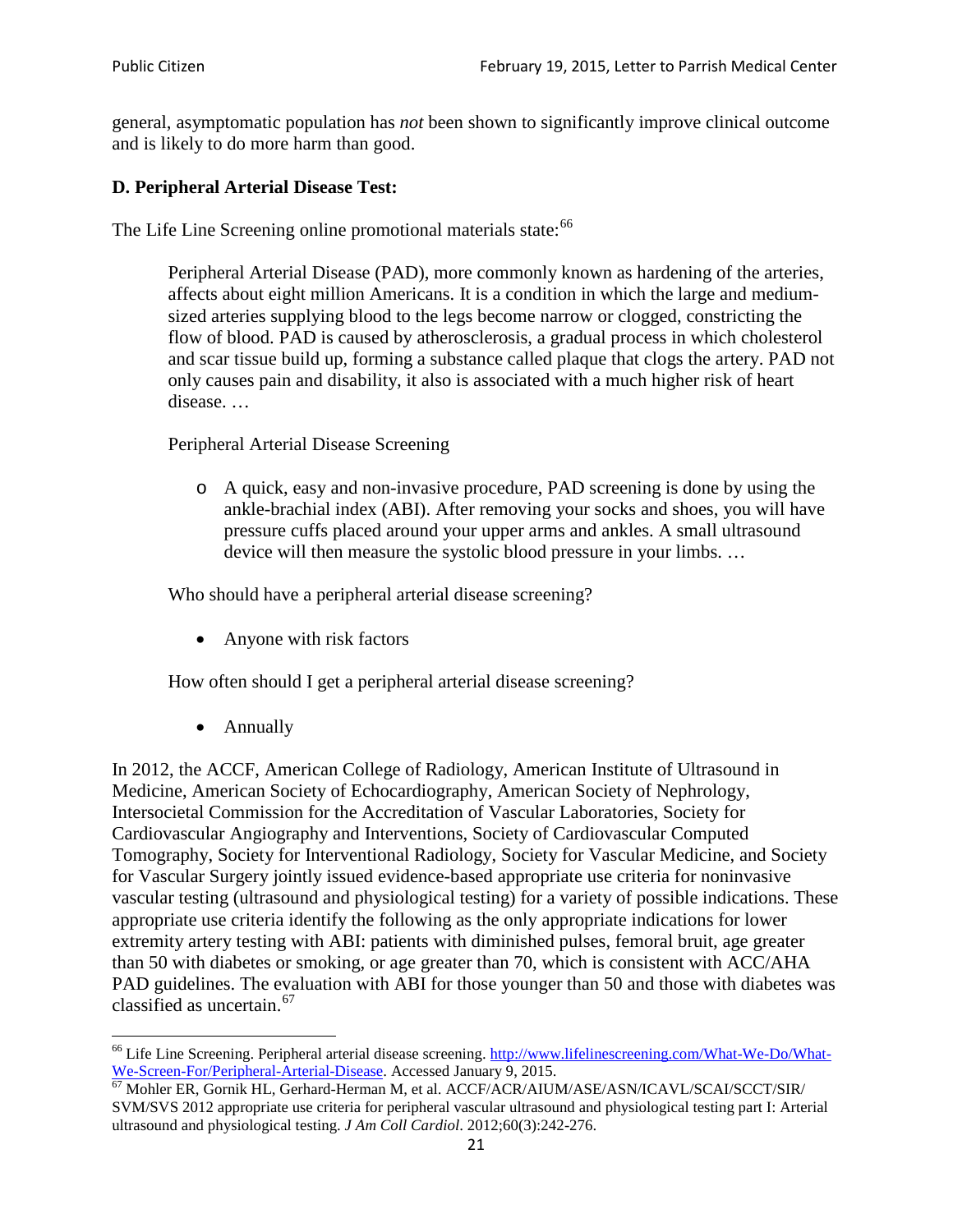In 2013, the USPSTF, based on a systematic review of the scientific literature,<sup>[68](#page-21-0)</sup> issued a grade I statement on ABI testing, concluding that the current evidence is *insufficient* to assess the balance of benefits and harms of screening for peripheral artery disease and cardiovascular disease risk assessment with ABI in adults.<sup>[69](#page-21-1)</sup> In making this statement, the USPSTF noted the following regarding its assessment of the possible benefits and harms of ABI screening:

### **Benefits of Detection and Early Treatment**

The USPSTF found no evidence that screening for and treatment of PAD in asymptomatic patients leads to clinically important benefits. It also reviewed the potential benefits of adding the ABI to the Framingham Risk Score (FRS) and found evidence that this results in some patient risk reclassification; however, how often the reclassification is appropriate or whether it results in improved clinical outcomes is not known.

Determining the overall benefit of ABI testing requires not only evidence on appropriate risk reclassification but also evidence that this reclassification leads to treatments shown to improve clinical outcomes. One randomized trial found that aspirin did not reduce [cardiovascular disease] events in patients with a low ABI. No studies assessed the effect of lipid-lowering therapy or other cardiovascular risk reduction interventions in patients with asymptomatic PAD and no known diagnosis of [cardiovascular disease] or diabetes. The USPSTF found inadequate evidence that early treatment of screen-detected PAD leads to improvement in clinical outcomes.

### **Harms of Detection and Early Treatment**

The USPSTF found no studies addressing the magnitude of harms of screening for PAD with the ABI; however, the direct harms to the patient of screening itself, beyond the time needed for the test, are probably minimal. Other harms resulting from testing may include false-positive results, exposure to gadolinium or contrast dye if magnetic resonance angiography (MRA) or computed tomography angiography (CTA) is used to confirm diagnosis, anxiety, labeling, and opportunity costs.

The USPSTF found inadequate evidence on the harms of early treatment of screendetected PAD. One study showed that low-dose aspirin treatment in asymptomatic patients with a low ABI may increase bleeding. Additional harms associated with treatment include use of unnecessary medications (or higher doses) and their resulting adverse effects and discontinuation of medications known to be effective in patients with established coronary artery disease (CAD) if the patient is reclassified to a lower risk category on the basis of a normal ABI.

We are not aware of any major medical professional organization that endorses such screening for peripheral vascular disease with ABI in the general asymptomatic population.

Moreover, treatment benefits for asymptomatic individuals with screen-detected PAD are not well established, and there appear to be no studies that directly assess the impact of screening

<span id="page-21-0"></span><sup>&</sup>lt;sup>68</sup> Lin JS, Olson CM, Johnson ES, Whitlock EP. The ankle-brachial index for peripheral artery disease screening and cardiovascular disease prediction among asymptomatic adults: A systematic evidence review for the U.S. Preventive Services Task Force. *Ann Intern Med.* 2013;159(5):333-341.<br><sup>69</sup> Moyer VA, U.S. Preventive Services Task Force. Screening for peripheral artery disease and cardiovascular

<span id="page-21-1"></span>disease risk assessment with the ankle–brachial index in adults: U.S. Preventive Service Task Force recommendation statement. *Ann Intern Med.* 2013;159(5):342-348.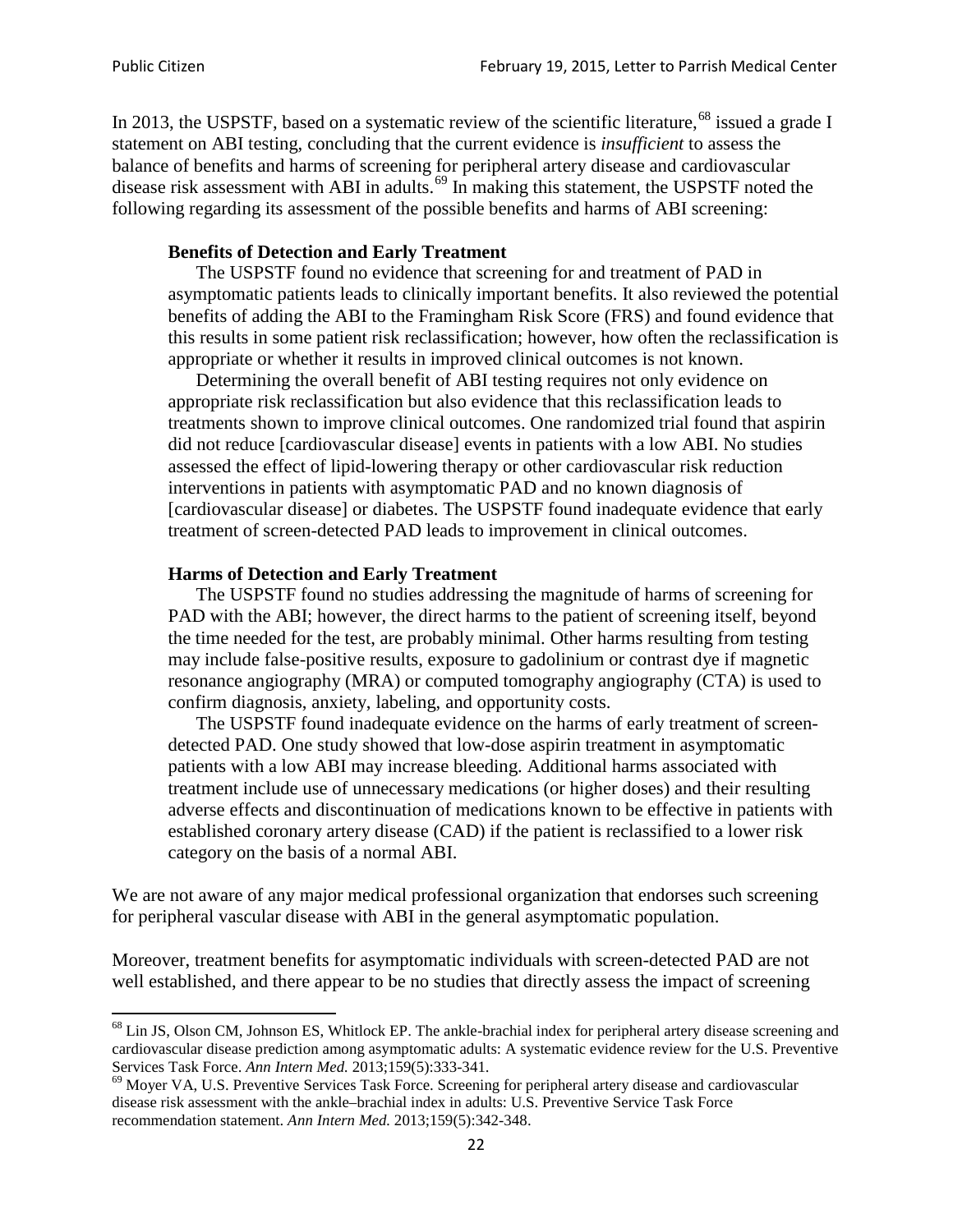unselected adults (or generally asymptomatic adults) with ABI on cardiovascular disease or PAD health outcomes.<sup>[70](#page-22-0)</sup>

## **E. Osteoporosis Screening/Bone Density Test**

The Life Line Screening online promotional materials state: $<sup>71</sup>$  $<sup>71</sup>$  $<sup>71</sup>$ </sup>

Osteoporosis is a disease in which bone becomes extremely fragile. Bone is a complex living tissue that can be weakened by poor diet and lack of exercise.

As we age, bones begin to break down faster than new bone can be formed. Osteoporosis removes minerals from bones until they become so weak and brittle that they fracture very easily. Actions such as bending to pick up a newspaper, lifting a vacuum, or even coughing can cause a fracture. Some fractures, such as hip fractures, may require hospitalization or major surgery, and may result in disability or even death.

Screening for Osteoporosis

• An easy and painless procedure, an osteoporosis screening requires you to place your foot in an ultrasound device called a bone densitometer. This device then measures the bone mineral density [BMD] of your heel. The heel is measured because its bone is similar to that found in the hip, where fractures most often occur. …

Who should have an Osteoporosis screening?

• Anyone who has the risk factors associated with the disease ...

How often should I get an Osteoporosis screening?

• Annually

Several major medical professional organizations affirmatively recommend screening for osteoporosis in *certain high-risk individuals*, but we are not aware of any major medical professional organization that endorses such screening *annually* for any group of individuals.

In 2008, the American College of Physicians issued the following evidence-based recommendation for osteoporosis screening in men: $^{72}$  $^{72}$  $^{72}$ 

(1) Clinicians should periodically perform individualized assessment of risk factors for osteoporosis in older men (Grade: strong recommendation; moderate-quality evidence).

<span id="page-22-0"></span><sup>70</sup> [Lin JS,](http://www.ncbi.nlm.nih.gov/pubmed?term=Lin%20JS%5BAuthor%5D&cauthor=true&cauthor_uid=24156115) [Olson CM,](http://www.ncbi.nlm.nih.gov/pubmed?term=Olson%20CM%5BAuthor%5D&cauthor=true&cauthor_uid=24156115) [Johnson ES,](http://www.ncbi.nlm.nih.gov/pubmed?term=Johnson%20ES%5BAuthor%5D&cauthor=true&cauthor_uid=24156115) et al. *The Ankle Brachial Index for Peripheral Artery Disease Screening and Cardiovascular Disease Prediction in Asymptomatic Adults: A Systematic Evidence Review for the U.S. Preventive Services Task Force*. Rockville, MD: Agency for Healthcare Research and Quality; 2013.<br>http://www.ncbi.nlm.nih.gov/books/NBK164524. Accessed December 29, 2014.

<span id="page-22-1"></span> $\frac{1}{71}$  Life Line Screening. Osteoporosis screening/bone density test. [http://www.lifelinescreening.com/What-We-](http://www.lifelinescreening.com/What-We-Do/What-We-Screen-For/Osteoporosis) $\underline{Do/What-We-Screen-For/Osteoporosis}$ . Accessed January 9, 2015.<br><sup>72</sup> Qaseem A, Snow V, Shekelle P, et al. Screening for osteoporosis in men: A clinical practice guideline from the

<span id="page-22-2"></span>American College of Physicians. *Ann Intern Med*. 2008;148(9):680-4.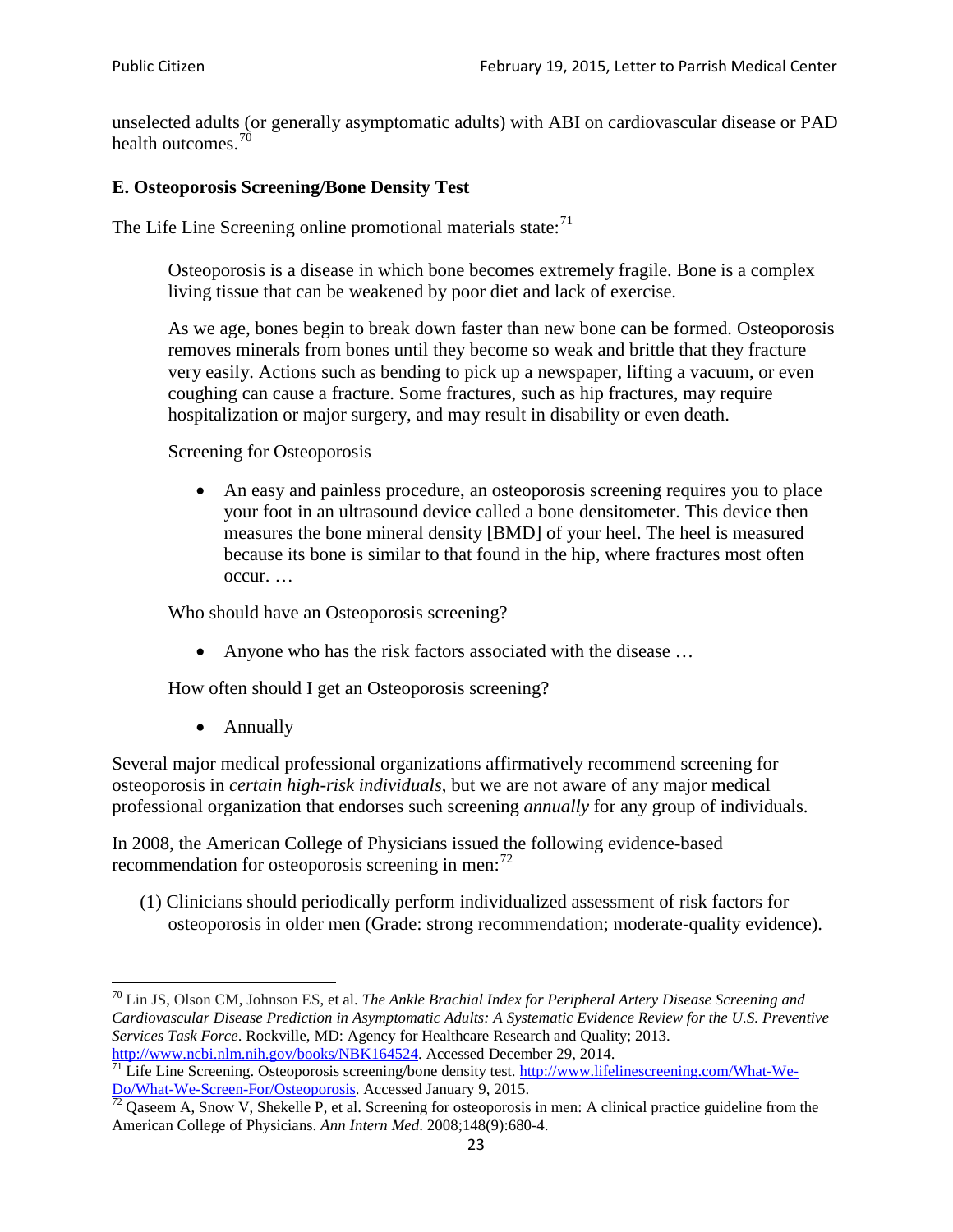A careful assessment of risk for osteoporosis in men is important. The appropriate age to start risk assessment is uncertain. However, by age 65 years, at least 6% of men have DXA [dual-energy X-ray absorptiometry]-determined osteoporosis, therefore, assessment of risk factors before this age is reasonable. Factors that increase the risk for osteoporosis in men include age (>70 years), low body weight (body mass index <20 to 25 kg/m2), weight loss  $\langle$  >10% [compared with the usual young or adult weight or weight loss in recent years]), physical inactivity (participates in no physical activities on a regular basis [walking, climbing stairs, carrying weights, housework, or gardening]), corticosteroid use, androgen deprivation therapy, and previous fragility fracture. Risk assessments should be updated periodically for men who choose not to be screened.

(2) Clinicians should obtain DXA for men who are at increased risk for osteoporosis and are candidates for drug therapy (Grade: strong recommendation; moderate-quality evidence).

Bone density measurement with DXA is the accepted reference standard for diagnosing osteoporosis in men. Men who are at increased risk for osteoporosis are candidates for DXA. Little evidence about alternatives to DXA exists. The 2 most studied methods are quantitative ultrasonography (usually of the calcaneus) and the OST [Osteoporosis Self-Assessment Tool]. Available evidence indicates that neither alternative is sufficiently sensitive or specific at predicting DXA-determined bone mass to be recommended as a substitute for DXA. Although 1 study has demonstrated a strong relationship between calcaneal ultrasonography and subsequent fracture, until treatment trials establish the effectiveness of therapy for osteoporosis diagnosed by ultrasonography rather than DXA, the role of ultrasonography in initiating therapy remains uncertain. No studies have evaluated the optimal intervals for repeated screening by using BMD measurement with DXA.

The evidence review showed that calcaneal ultrasonography predicts DXA-determined osteoporosis only modestly well. However, more important, it was a strong predictor of fracture in men. This may be because ultrasonography identifies other bone properties, such as bone quality, which may not be identified on DXA. Because treatment trials have not measured the effectiveness of therapy for osteoporosis diagnosed by ultrasonography rather than DXA, the role of ultrasonography in diagnosis remains uncertain.

In 2011, the USPSTF issued the following updated evidence-based recommendations for osteoporosis screening:<sup>[73](#page-23-0)</sup>

(1) A grade B recommendation for screening for osteoporosis in women aged 65 years or older and in younger women whose fracture risk is equal to or greater than that of a 65 year-old white woman who has no additional risk factors. In making this a grade B recommendation, the USPSTF offered the following rationale:

> No controlled studies have evaluated the effect of screening for osteoporosis on fracture rates or fracture-related morbidity or mortality.

<span id="page-23-0"></span><sup>&</sup>lt;sup>73</sup> U.S. Preventive Services Task Force. Screening for osteoporosis: U.S. Preventive Services Task Force recommendation statement. *Ann Intern Med*. 2011;154(5):356-364.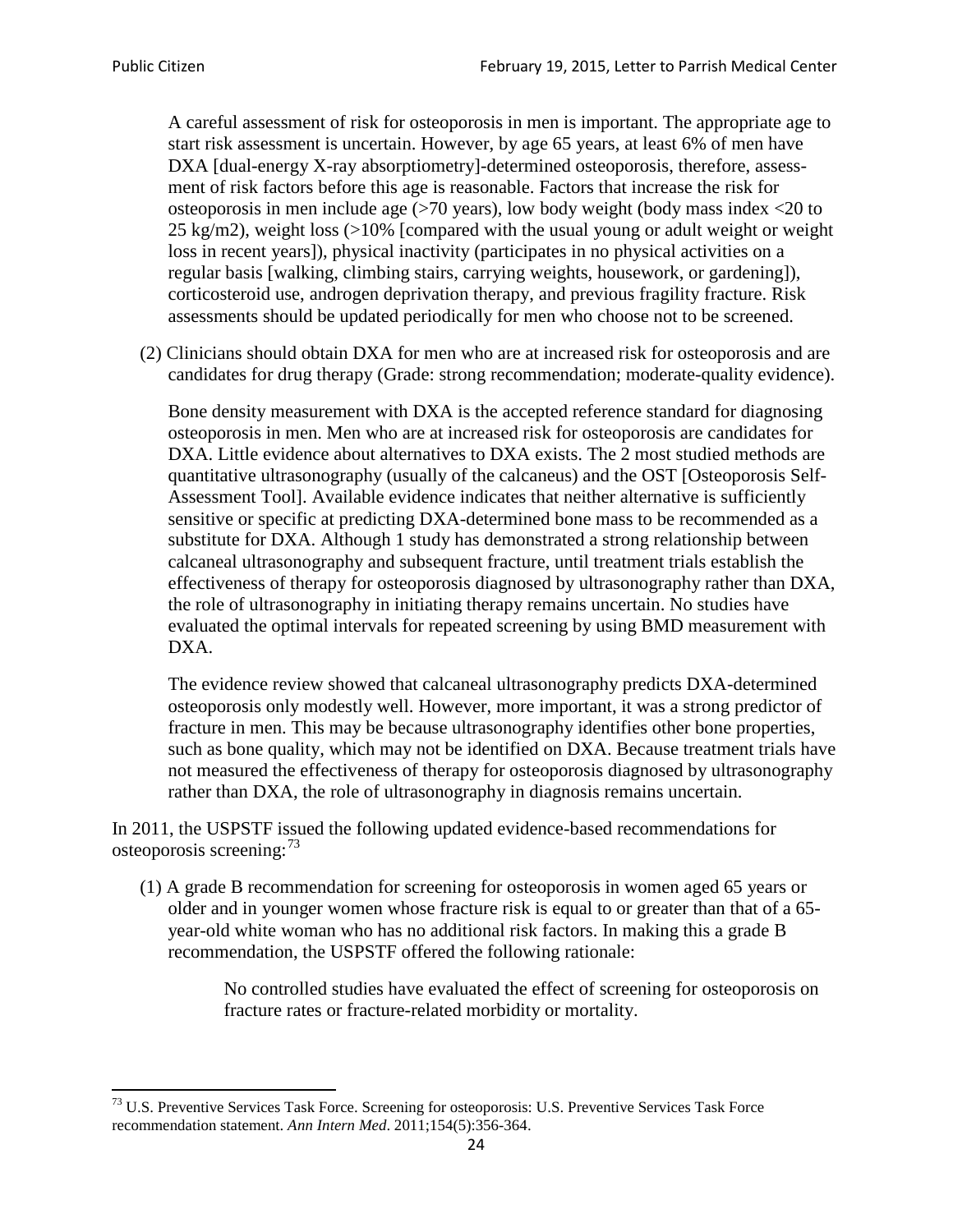In postmenopausal women who have no previous osteoporotic fractures, the USPSTF found convincing evidence that drug therapies reduce the risk for fractures. In women aged 65 years or older and in younger women whose fracture risk is equal to or greater than that of a 65-year-old white woman who has no additional risk factors, the USPSTF judged that the benefit of treating screeningdetected osteoporosis is at least moderate.

(2) An I statement concluding that the current evidence is insufficient to assess the balance of benefits and harms of screening for osteoporosis in men.

> Because of the lack of relevant studies, the USPSTF found inadequate evidence that drug therapies reduce the risk for fractures in men who have no previous osteoporotic fractures. The USPSTF identified the absence of randomized trials of primary fracture prevention in men who have osteoporosis as a critical gap in the evidence.

The USPSTF concludes that for men, evidence of the benefits of screening for osteoporosis is lacking and the balance of benefits and harms cannot be determined.

In discussing how often women should be screened for osteoporosis, the USPSTF noted the following: $74$ 

The potential value of rescreening women whose initial screening test did not detect osteoporosis is to improve fracture risk prediction. Evidence is lacking about optimal intervals for repeated screening and whether repeated screening is necessary in a woman with normal BMD. Because of limitations in the precision of testing, a minimum of 2 years may be needed to reliably measure a change in BMD; however, longer intervals may be necessary to improve fracture risk prediction. A prospective study of 4124 women aged 65 years or older found that neither repeated BMD measurement nor the change in BMD after 8 years was more predictive of subsequent fracture risk than the original measurement.

In 2012, the American College of Obstetricians and Gynecologists (ACOG) issued the following updated evidence-based recommendations on screening women for osteoporosis:<sup>[75](#page-24-1)</sup>

Bone density screening for women should begin at age 65 years. DXA absorptiometry screening can be used selectively for women younger than 65 years if they are postmenopausal and have other significant risk factors for osteoporosis or fracture.

Regarding how often women should be screened for osteoporosis, the ACOG recommended the following: $^{76}$  $^{76}$  $^{76}$ 

(1) In the absence of new risk factors, DXA screening should not be performed more frequently than every 2 years.

<span id="page-24-2"></span><span id="page-24-1"></span><span id="page-24-0"></span><sup>74</sup> *Ibid.* <sup>75</sup> American College of Obstetricians and Gynecologists. Osteoporosis. September 17, 2012. [http://www.guideline.gov/content.aspx?id=38413#Section420.](http://www.guideline.gov/content.aspx?id=38413#Section420) Accessed January 7, 2015.<br><sup>76</sup> *Ibid.*